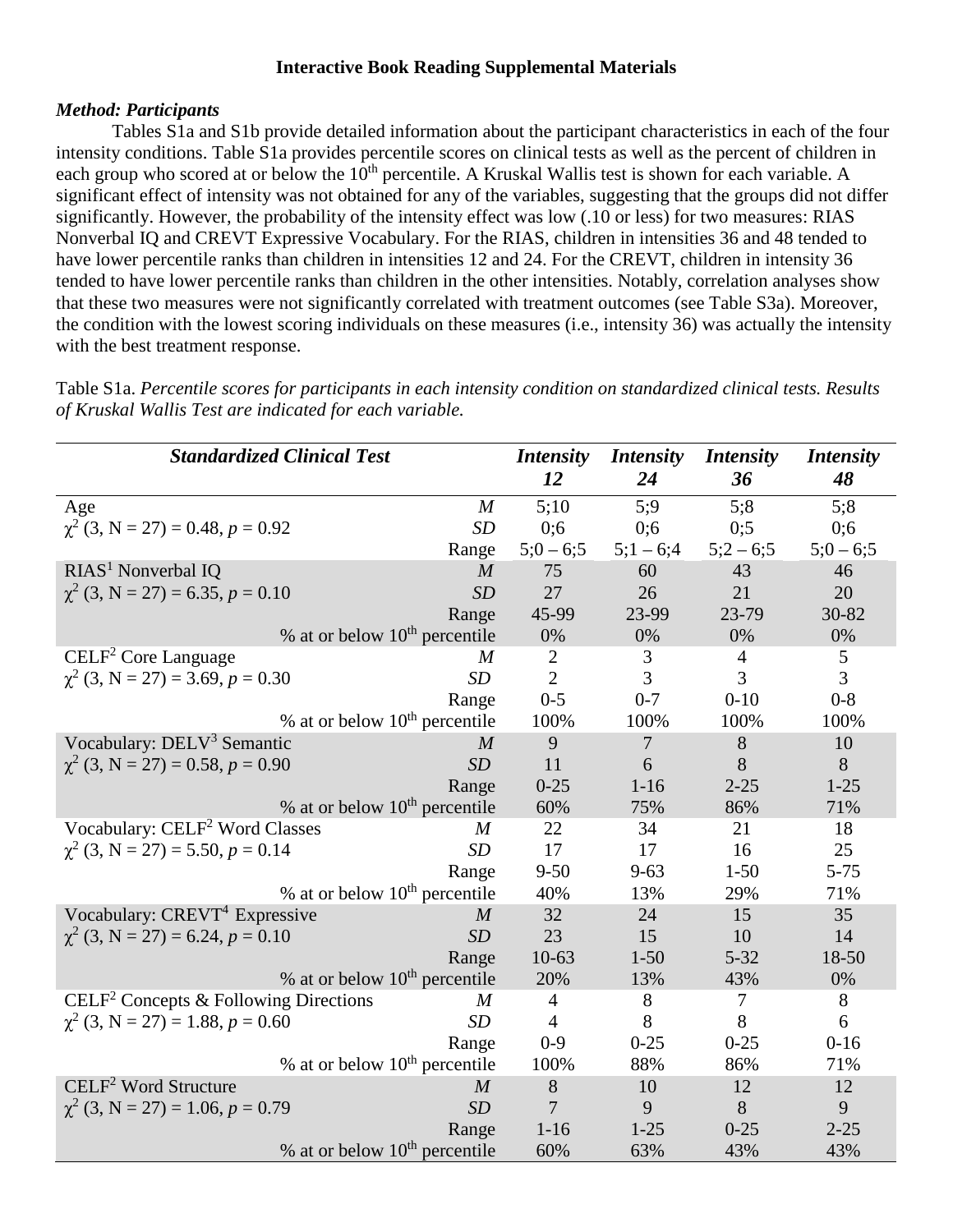| <b>Standardized Clinical Test</b>                 |                  | <b>Intensity</b> | <b>Intensity</b> | <b>Intensity</b> | <b>Intensity</b> |
|---------------------------------------------------|------------------|------------------|------------------|------------------|------------------|
|                                                   |                  | 12               | 24               | 36               | 48               |
| $\text{CELF}^2$ Recalling Sentences               | $\boldsymbol{M}$ | 3                | $\overline{4}$   | $\overline{4}$   | 9                |
| $\chi^2$ (3, N = 27) = 3.90, p = 0.27             | <b>SD</b>        | 4                | 3                | $\overline{4}$   | 9                |
|                                                   | Range            | $0-9$            | $0 - 9$          | $0 - 9$          | $0 - 25$         |
| % at or below $10th$ percentile                   |                  | 100%             | 100%             | 100%             | 71%              |
| $ELE2$ Formulating Sentences                      | $\overline{M}$   | 8                | 5                | 10               | 9                |
| $\chi^2$ (3, N = 27) = 2.45, p = 0.48             | SD               | 10               | 5                | 7                | 8                |
|                                                   | Range            | $1 - 25$         | $0-16$           | $0 - 16$         | $2 - 25$         |
| % at or below $10^{th}$ percentile                |                  | 80%              | 88%              | 57%              | 86%              |
| CELF <sup>2</sup> Understanding Spoken Paragraphs | $\boldsymbol{M}$ | 7                | 7                | 8                | 7                |
| $\chi^2$ (3, N = 27) = 0.20, p = 0.98             | SD               | 6                | 8                | 9                | 8                |
|                                                   | Range            | $0 - 16$         | $0 - 25$         | $0 - 25$         | $0 - 25$         |
| % at or below $10th$ percentile                   |                  | 80%              | 88%              | 71%              | 86%              |
| CTOPP <sup>5</sup> Nonword Repetition             | $\overline{M}$   | 25               | 24               | 17               | 23               |
| $\chi^2$ (3, N = 27) = 0.32, p = 0.96             | SD               | 29               | 24               | 15               | 21               |
|                                                   | Range            | $1 - 75$         | $1 - 63$         | $1 - 37$         | $1 - 63$         |
| % at or below $10th$ percentile                   |                  | 40%              | 50%              | 43%              | 43%              |
| CTOPP <sup>5</sup> Phonological Memory            | M                | 7                | 16               | 9                | 28               |
| $\chi^2$ (3, N = 27) = 3.43, p = 0.33             | SD               | 6                | 15               | 6                | 26               |
|                                                   | Range            | $1-16$           | $1 - 37$         | $1 - 16$         | $1 - 75$         |
| % at or below $10th$ percentile                   |                  | 80%              | 50%              | 57%              | 29%              |
| CTOPP <sup>5</sup> Phonological Awareness         | M                | 7                | 13               | 5                | $\boldsymbol{6}$ |
| $\chi^2$ (3, N = 27) = 4.60, p = 0.20             | SD               | 10               | 10               | 4                | $\overline{7}$   |
|                                                   | Range            | $1 - 25$         | $3 - 30$         | $1 - 12$         | $2 - 21$         |
| % at or below $10th$ percentile                   |                  | 80%              | 50%              | 86%              | 86%              |
| GFTA <sup>6</sup>                                 | $\overline{M}$   | 36               | 22               | 30               | 36               |
| $\chi^2$ (3, N = 27) = 2.06, p = 0.56             | SD               | 22               | 18               | 24               | 21               |
|                                                   | Range            | $10-65$          | $1 - 53$         | $1-67$           | $5 - 67$         |
| % at or below $10th$ percentile                   |                  | 20%              | 25%              | 14%              | 14%              |

<sup>1</sup> Reynolds Intellectual Assessment Scale (Reynolds & Kamphaus, 2003); <sup>2</sup>Clinical Evaluation of Language *Fundamentals 4th edition* (Semel et al., 2003); <sup>3</sup> *Diagnostic Evaluation of Language Variation* (Seymour, Roeper, de Villers, & de Villers, 2005); <sup>4</sup> *Comprehensive Receptive and Expressive Vocabulary Test 3rd* edition (Wallace & Hammill, 2013); <sup>5</sup>Comprehensive Test of Phonological Processing 2<sup>nd</sup> edition (Wagner, Torgesen, Rashotte, & Pearson, 2013*)*; 6 *Goldman-Fristoe Test of Articulation 2nd edition* (Goldman & Fristoe, 2000)

Table S1b shows how the demographic characteristics of the children were distributed across the four intensities: 12, 24, 36, and 48 exposures. A likelihood ratio test is shown for each variable to determine whether the effect of intensity was significant. A significant effect of intensity was not obtained for any of the variables, suggesting that the groups did not differ significantly. However, the probability of an intensity effect of was low (.10 or less) for one characteristic: father's education. Specifically, children of fathers who were college graduates tended to be clustered in the intensity 36 condition. In addition, children of fathers whose education was unknown were more prevalent in intensity 24 and 48. The impact of this potential asymmetry on the results is unknown given that minimal attention has been paid to the contribution of father's education on vocabulary learning and/or treatment outcomes. Most of the literature has focused more on mother's education, which was better matched across conditions. Moreover, analyses of the data from the current study suggest that father's education did not significantly affect treatment response (see Table S3b).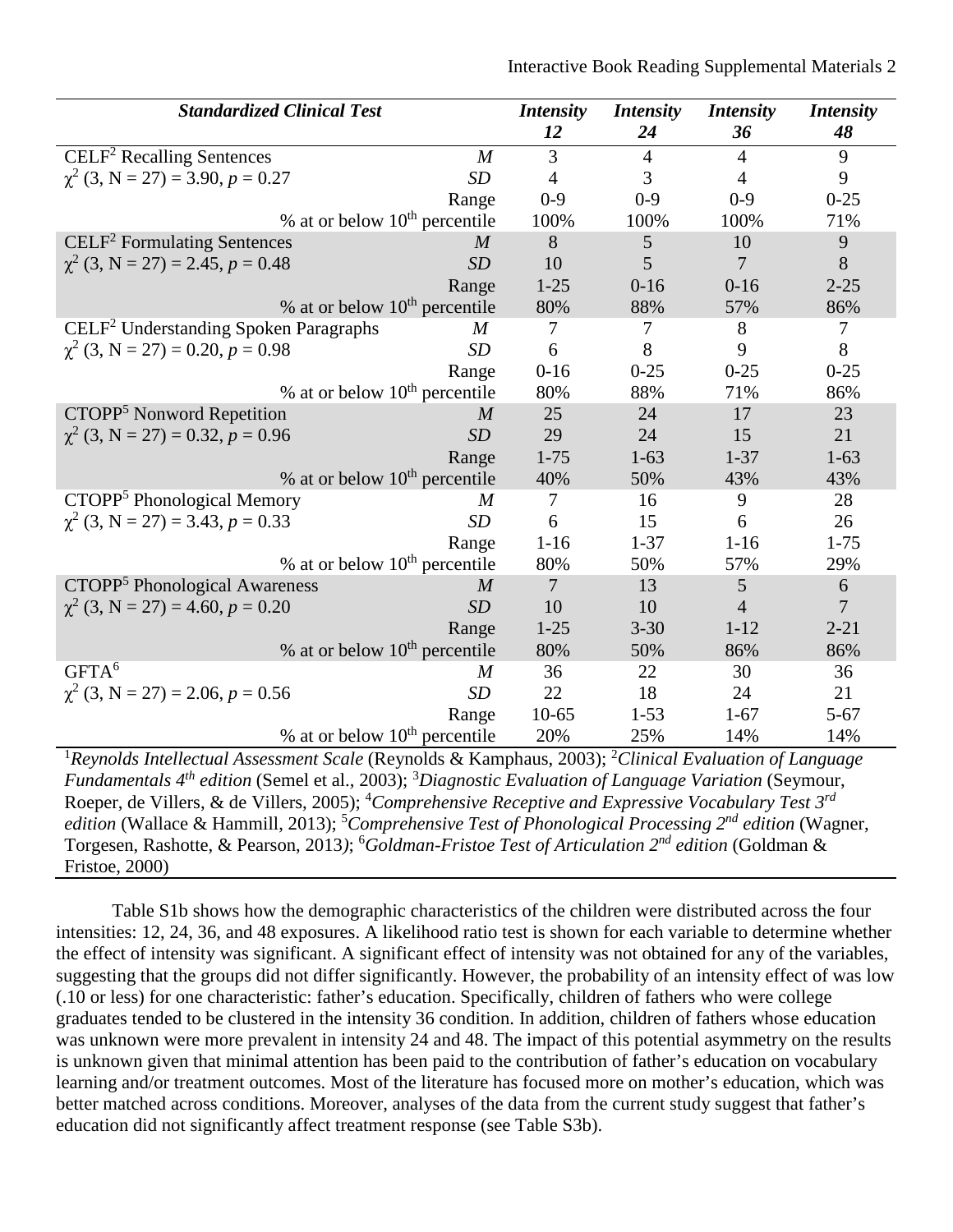| <b>Demographic Characteristics</b>      | <i>Intensity</i><br>12 | <i>Intensity</i><br>24 | <i>Intensity</i><br>36 | <i>Intensity</i><br>48 |
|-----------------------------------------|------------------------|------------------------|------------------------|------------------------|
| Gender: % Male                          |                        |                        |                        |                        |
| $\chi^2$ (3, N = 27) = 3.87, p = 0.28   | 20%                    | 38%                    | 71%                    | 57%                    |
| Race: %White                            |                        |                        |                        |                        |
| $\chi^2$ (6, N = 27) = 7.74, p = 0.26   | 80%                    | 88%                    | 100%                   | 71%                    |
| Ethnicity: %Non-Hispanic                |                        |                        |                        |                        |
| $\chi^2$ (6, N = 27) = 7.54, p = 0.27   | 80%                    | 50%                    | 71%                    | 100%                   |
| <b>Parent Marital Status: % Married</b> |                        |                        |                        |                        |
| $\chi^2$ (6, N = 27) = 4.87, p = 0.56   | 80%                    | 63%                    | 86%                    | 57%                    |
| Mother's Education                      |                        |                        |                        |                        |
| $\chi^2$ (15, N = 27) = 12.48, p = 0.64 |                        |                        |                        |                        |
| % College Graduates                     | 20%                    | 13%                    | 43%                    | 43%                    |
| % Partial College                       | 20%                    | 50%                    | 43%                    | 29%                    |
| %High School Graduates                  | 20%                    | 25%                    | 14%                    | 29%                    |
| Father's Education                      |                        |                        |                        |                        |
| $\chi^2$ (18, N = 27) = 26.12, p = 0.10 |                        |                        |                        |                        |
| % College Graduates                     | $0\%$                  | $0\%$                  | 29%                    | $0\%$                  |
| % Partial College                       | 20%                    | 25%                    | 29%                    | 14%                    |
| %High School Graduates                  | 40%                    | $0\%$                  | 29%                    | 29%                    |
| %Unknown                                | $0\%$                  | 63%                    | 14%                    | 57%                    |

Table S1b. *Demographic characteristics of participants in each intensity condition on standardized clinical tests. Results of Likelihood Ratio Test are indicated for each variable.*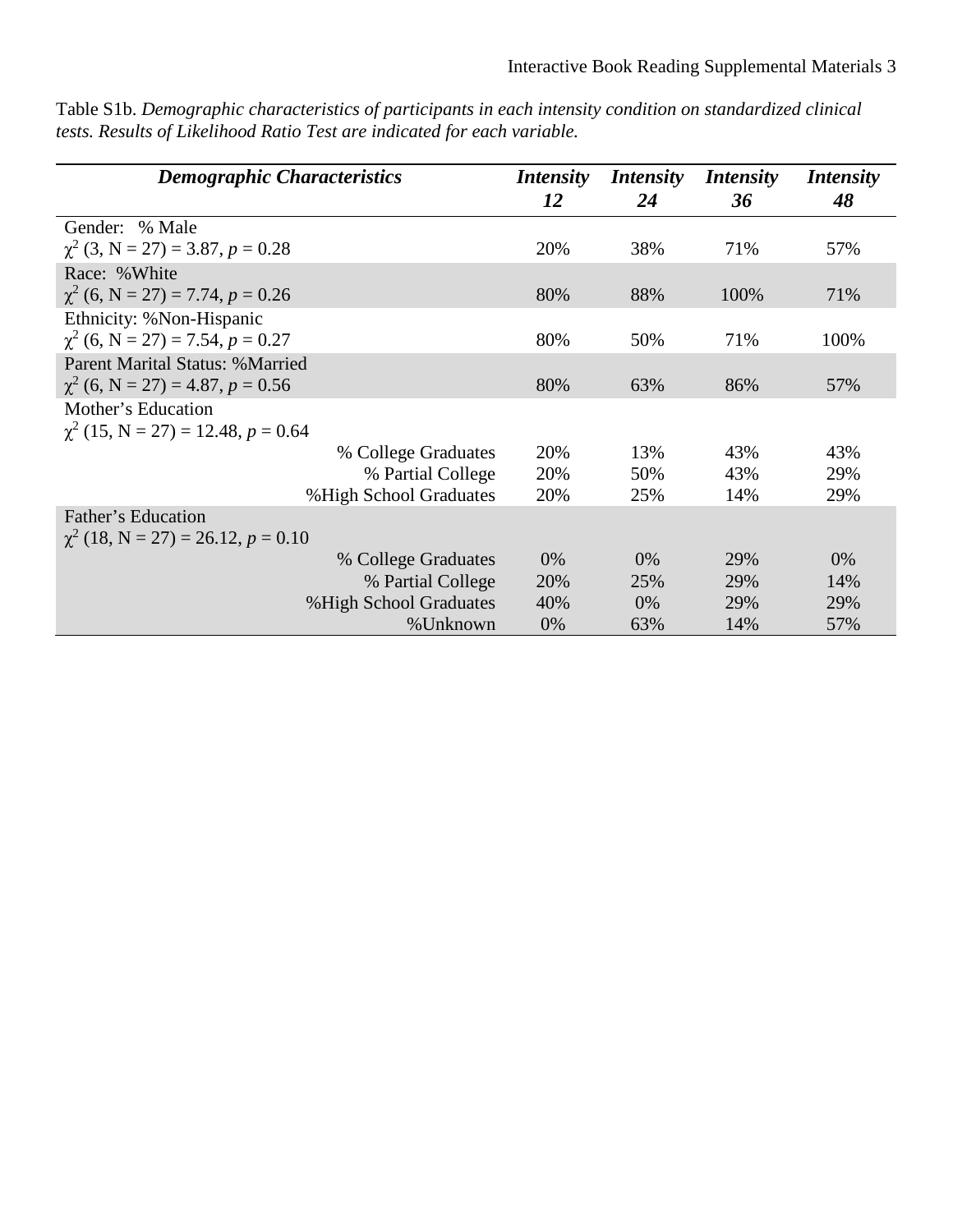### *Method: Treatment Materials*

Because items were randomly assigned to treatment or a no treatment control condition for each child, each word was used in treatment for 13 children. One set of words was used for a fourteenth child but this child did not complete the definition post-test. To examine item effects, the percent of children (out of 13) who defined the target word correctly at post-test when the word received treatment was computed. These values are shown in the second column of Table S2. These values were significantly correlated with those reported by Justice and colleagues (2005, Table 4, summed post-test scores) for the subset of 30 words in Justice's elaborated treatment condition, which is similar to the treatment form in the current study, *r*  $(30) = 0.72$ ,  $p < 0.001$ ,  $r^2 = 0.52$ . For the current study, the percent of children (out of 13) who defined untreated control words correctly also was computed to use as a reference point in interpreting learning of the treated items. On average, 0% (range 0-23%) of children defined untreated control words correctly. Treated words were then classified at post-test by those that were learned beyond the *range* of the control words (i.e., more than 0- 23% of children learned the word). These words are considered to be the frequently learned words (17% of treated words) and are shaded in green in Table S2. Treated words that were learned beyond the *average* of the control words (i.e., by more than 0% of children) also are noted and are shaded in blue in Table S2 (53% of treated words). Finally, treated words that were never learned (30% of treated words) are shaded in orange in Table S2.

The remaining columns of Table S2 show the characteristics of the materials used to treat each target word. This includes the number of words in each treatment exposure as well as the average frequency of those words from the Storkel and Hoover (2010) online calculator based on word frequency in child corpora of spoken American English. Possible associations between the percent of children who learned a word and exposure variables (shown in Table S2) and word characteristics (phonotactic probability, neighborhood density) were explored through correlation analyses. However, no significant effects were obtained. The only potentially promising observation was that verbs were rarely present in the frequently learned words category: 8% frequently learned (green shading), 52% learned (blue shading), 40% never learned (orange shading). Likewise, the majority of nouns fell in the middle/learned category: 13% frequently learned (green shading), 69% learned (blue shading), 19% never learned (orange shading). Adjectives were relatively equally distributed across learning categories: 32% frequently learned (green shading), 42% learned (blue shading), 26% never learned (orange shading). Overall, these results should be viewed with caution because it is likely that the nature of this study may not lend itself to a thorough understanding of word or exposure effects. That is, some children received treatment in less effective conditions (e.g., intensity 12), limiting the number of words learned.

| <b>Target Word</b> | % Children<br>Defined<br>Word<br>Correctly<br>at Post | <b>Classification of Word at Post</b> | <b>Book Title</b>                 | Part of<br>Speech | Frequency<br>of Word | # of<br>Words in<br>Definition | Average<br> Frequency of  <br>Words in<br><b>Definition</b> | # of<br>Words in | Frequency<br>οf<br>Synonym Synonym | # of<br>Words in<br>Context<br><b>Sentence</b> | Average<br>Frequency of<br><b>Words in Context</b><br>Sentence | l# of Words<br>in Book<br>Text<br>Sentence | Average<br>Frequency of<br><b>Words in Book</b><br><b>Text Sentence</b> |
|--------------------|-------------------------------------------------------|---------------------------------------|-----------------------------------|-------------------|----------------------|--------------------------------|-------------------------------------------------------------|------------------|------------------------------------|------------------------------------------------|----------------------------------------------------------------|--------------------------------------------|-------------------------------------------------------------------------|
| pouted             | 46%                                                   | Above Control Range (0-23%)           | Book! Book! Book!<br>verb         |                   |                      |                                | 1952                                                        |                  |                                    |                                                | 313                                                            |                                            | 60                                                                      |
| haddock            | 38%                                                   | Above Control Range (0-23%)           | The Bear Under the Stairs         | noun              | $\Omega$             |                                | 134                                                         |                  | 217                                | 11                                             | 1501                                                           |                                            | 20                                                                      |
| horrified          | 38%                                                   | Above Control Range (0-23%)           | The Caterpillar That Roared       | adjective         | 0                    |                                | 107                                                         |                  |                                    | 11                                             | 1563                                                           |                                            | $\Omega$                                                                |
| tight              | 38%                                                   | Above Control Range (0-23%)           | The Bear Under the Stairs         | adjective         | 58                   |                                | 275                                                         |                  | 94                                 | 13                                             | 232                                                            | 20                                         | 731                                                                     |
| crept              | 31%                                                   | Above Control Range (0-23%)           | The Bear Under the Stairs         | verb              |                      | 6                              | 143                                                         |                  |                                    | 11                                             | 1725                                                           |                                            | 1311                                                                    |
| flashing           | 31%                                                   | Above Control Range (0-23%)           | What Do You Do With a<br>Kangaroo | adjective         | 12                   | 8                              | 446                                                         |                  |                                    | 9                                              | 990                                                            | 27                                         | 1075                                                                    |
| gulp               | 31%                                                   | Above Control Range (0-23%)           | Swimmy                            | noun              | $\Omega$             |                                | 779                                                         |                  |                                    | 13                                             | 1779                                                           | 10                                         | 2954                                                                    |
| invisible          | 31%                                                   | Above Control Range (0-23%)           | Swimmy                            | adjective         | 18                   |                                | 295                                                         |                  | 125                                | 15                                             | 1307                                                           |                                            | 123                                                                     |
| overjoyed          | 31%                                                   | Above Control Range (0-23%)           | Imogene's Antlers                 | adjective         | 0                    |                                | 321                                                         |                  | 10                                 | 10                                             | 1805                                                           | 16                                         | 2088                                                                    |
| worn               | 31%                                                   | Above Control Range (0-23%)           | What Do You Do With a<br>Kangaroo | adjective         | 8                    |                                | 173                                                         |                  |                                    | ٩                                              | 240                                                            | 22                                         | 543                                                                     |

Table S2. *Characteristics of words learned during treatment based on correct definition scores at post-treatment testing.*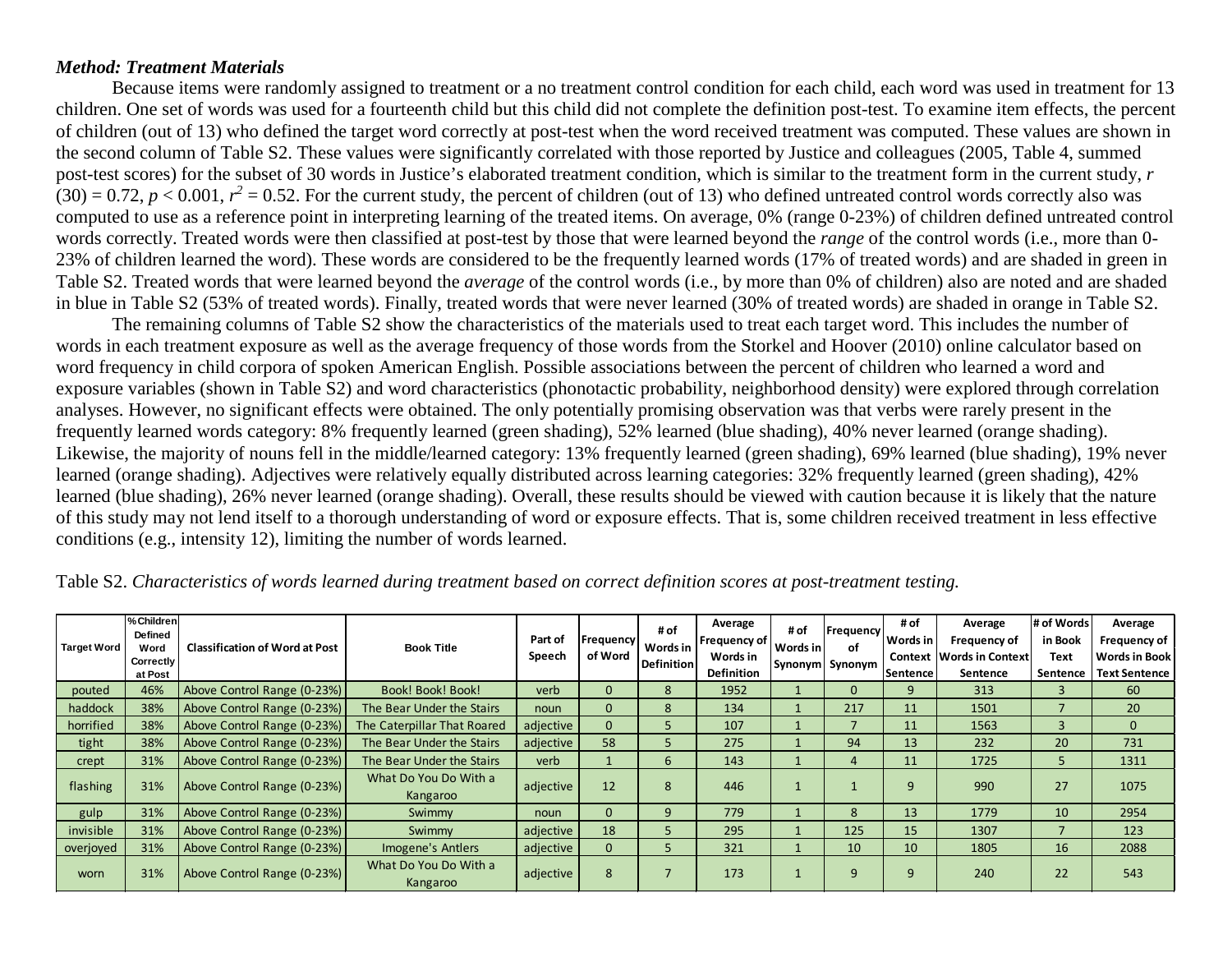# Interactive Book Reading Supplemental Materials 5

| <b>Target Word</b> | % Children<br><b>Defined</b><br>Word<br>Correctly<br>at Post | <b>Classification of Word at Post</b> | <b>Book Title</b>                 | Part of<br>Speech | <b>Frequency</b><br>of Word | # of<br>Words in<br><b>Definition</b> | Average<br><b>Frequency of</b><br>Words in<br>Definition | # of<br>Words in<br>Synonym | Frequency<br>οf<br>Synonym | # of<br>Words in<br>Sentence | Average<br><b>Frequency of</b><br>Context Words in Context<br>Sentence | # of Words<br>in Book<br><b>Text</b><br>Sentence | Average<br>Frequency of<br>Words in Book<br><b>Text Sentence</b> |
|--------------------|--------------------------------------------------------------|---------------------------------------|-----------------------------------|-------------------|-----------------------------|---------------------------------------|----------------------------------------------------------|-----------------------------|----------------------------|------------------------------|------------------------------------------------------------------------|--------------------------------------------------|------------------------------------------------------------------|
| damp               | 23%                                                          | Above Mean Control (0%)               | Harry and the Terrible Whatzit    | adjective         | 8                           | $\overline{4}$                        | 41                                                       | $\mathbf{1}$                | $\mathbf{1}$               | 9                            | 494                                                                    | 12                                               | 486                                                              |
| glared             | 23%                                                          | Above Mean Control (0%)               | Imogene's Antlers                 | verb              | $\Omega$                    | 8                                     | 2049                                                     | $\mathbf{1}$                | $\mathbf{1}$               | 12                           | 669                                                                    | 6                                                | 195                                                              |
| hooves             | 23%                                                          | Above Mean Control (0%)               | <b>Otis</b>                       | noun              | $\Omega$                    | 11                                    | 202                                                      | $\mathbf{1}$                | 189                        | 12                           | 1646                                                                   | 20                                               | 807                                                              |
| swaying            | 23%                                                          | Above Mean Control (0%)               | Swimmy                            | verb              | $\Omega$                    | 8                                     | 547                                                      | $\mathbf{1}$                | $\overline{7}$             | 10                           | 175                                                                    | 13                                               | 178                                                              |
| clamor             | 15%                                                          | Above Mean Control (0%)               | Possum and the Peeper             | noun              | $\mathbf{0}$                | 9                                     | 1666                                                     | $\mathbf{1}$                | 107                        | 11                           | 579                                                                    | 10                                               | 985                                                              |
| furnace            | 15%                                                          | Above Mean Control (0%)               | Harry and the Terrible Whatzit    | noun              | 13                          | 8                                     | 1304                                                     | $\mathbf{1}$                | 42                         | 11                           | 270                                                                    | 6                                                | 72                                                               |
| gathered           | 15%                                                          | Above Mean Control (0%)               | Book! Book! Book!                 | verb              | $\overline{2}$              | $\overline{7}$                        | 1983                                                     | $\mathbf{1}$                | $\overline{3}$             | 12                           | 3105                                                                   | 21                                               | 376                                                              |
| midday             | 15%                                                          | Above Mean Control (0%)               | Swimmy                            | noun              | $\Omega$                    | 6                                     | 375                                                      | $\mathbf{1}$                | 204                        | 11                           | 1295                                                                   | 19                                               | 593                                                              |
| racket             | 15%                                                          | Above Mean Control (0%)               | Possum and the Peeper             | noun              | $\mathbf{0}$                | 6                                     | 52                                                       | $\mathbf{1}$                | 8                          | 12                           | 274                                                                    | 16                                               | 1063                                                             |
| ripe               | 15%                                                          | Above Mean Control (0%)               | <b>Otis</b>                       | adjective         | 9                           | 8                                     | 537                                                      | $\mathbf{1}$                | 529                        | 9                            | 1638                                                                   | 24                                               | 257                                                              |
| sidelines          | 15%                                                          | Above Mean Control (0%)               | Otis                              | noun              | $\Omega$                    | 10                                    | 49                                                       | $\overline{2}$              | 107                        | 14                           | 196                                                                    | 14                                               | 113                                                              |
| spotless           | 15%                                                          | Above Mean Control (0%)               | <b>Otis</b>                       | adjective         | $\Omega$                    | 5                                     | 471                                                      | $\mathbf{1}$                | 624                        | 11                           | 507                                                                    | 9                                                | 315                                                              |
| squawked           | 15%                                                          | Above Mean Control (0%)               | Book! Book! Book!                 | verb              | $\Omega$                    | 5                                     | 370                                                      | $\mathbf{1}$                | 10                         | 13                           | 1624                                                                   | 13                                               | 358                                                              |
| swat               | 15%                                                          | Above Mean Control (0%)               | Harry and the Terrible Whatzit    | verb              | 6                           | 10                                    | 396                                                      | $\mathbf{1}$                | 91                         | 12                           | 1845                                                                   | 9                                                | 205                                                              |
| swift              | 15%                                                          | Above Mean Control (0%)               | Swimmy                            | adjective         | $\mathbf{0}$                | 5                                     | 192                                                      | $\mathbf{1}$                | 316                        | 12                           | 358                                                                    | 16                                               | 827                                                              |
| tailor             | 15%                                                          | Above Mean Control (0%)               | What Do You Do With a<br>Kangaroo | noun              | $\Omega$                    | $\overline{7}$                        | 244                                                      | $\mathbf{1}$                | $\overline{2}$             | 10                           | 795                                                                    | 16                                               | 1030                                                             |
| awful              | 8%                                                           | Above Mean Control (0%)               | The Bear Under the Stairs         | adjective         | 26                          | 5                                     | 772                                                      | $\mathbf{1}$                | 354                        | 15                           | 438                                                                    | 6                                                | 855                                                              |
| gloomy             | 8%                                                           | Above Mean Control (0%)               | Harry and the Terrible Whatzit    | adjective         | $\mathbf{0}$                | $\overline{4}$                        | 2047                                                     | $\mathbf{1}$                | 254                        | 10                           | 125                                                                    | 6                                                | 553                                                              |
| grumbling          | 8%                                                           | Above Mean Control (0%)               | Possum and the Peeper             | verb              | $\Omega$                    | 5                                     | 20                                                       | $\mathbf{1}$                | $\Omega$                   | 11                           | 2859                                                                   | 14                                               | 452                                                              |
| heaved             | 8%                                                           | Above Mean Control (0%)               | Book! Book! Book!                 | verb              | $\mathbf{0}$                | 6                                     | 1529                                                     | $\mathbf{1}$                | 12                         | 10                           | 621                                                                    | 5                                                | $\mathbf{1}$                                                     |
| marsh              | 8%                                                           | Above Mean Control (0%)               | Possum and the Peeper             | noun              | $\mathbf{1}$                | 9                                     | 90                                                       | $\mathbf{1}$                | $\mathbf{1}$               | 12                           | 1530                                                                   | 15                                               | 1863                                                             |
| marvel             | 8%                                                           | Above Mean Control (0%)               | Swimmy                            | noun              | $\Omega$                    | 9                                     | 259                                                      | $\mathbf{1}$                | 86                         | 14                           | 385                                                                    | 19                                               | 236                                                              |
| nervous            | 8%                                                           | Above Mean Control (0%)               | Shy Charles                       | adjective         | 8                           | 5                                     | 80                                                       | $\mathbf{1}$                | $\mathbf{1}$               | 13                           | 716                                                                    | $\overline{7}$                                   | 2085                                                             |
| noticed            | 8%                                                           | Above Mean Control (0%)               | The Bear Under the Stairs         | verb              | $\overline{2}$              | $\overline{7}$                        | 1848                                                     | $\mathbf{1}$                | 5241                       | 9                            | 241                                                                    | 11                                               | 143                                                              |
| ripples            | 8%                                                           | Above Mean Control (0%)               | The Caterpillar That Roared       | noun              | $\mathbf{0}$                | 5                                     | 1167                                                     | $\mathbf{1}$                | 8                          | 9                            | 877                                                                    | 10                                               | 996                                                              |
| ruffle             | 8%                                                           | Above Mean Control (0%)               | Book! Book! Book!                 | verb              | $\Omega$                    | 10                                    | 1594                                                     | $\mathbf{1}$                | 8                          | 10                           | 1349                                                                   | 11                                               | 68                                                               |
| scarlet            | 8%                                                           | Above Mean Control (0%)               | <b>Shy Charles</b>                | noun              | 9                           | 5                                     | 343                                                      | $\mathbf{1}$                | 365                        | 11                           | 289                                                                    | $\overline{7}$                                   | 25                                                               |
| snuggled           | 8%                                                           | Above Mean Control (0%)               | The Caterpillar That Roared       | verb              | $\mathbf{0}$                | 9                                     | 543                                                      | $\mathbf{1}$                | $\mathbf{1}$               | 11                           | 1226                                                                   | 15                                               | 729                                                              |
| stale              | 8%                                                           | Above Mean Control (0%)               | What Do You Do With a<br>Kangaroo | adjective         | 9                           | 6                                     | 4207                                                     | $\mathbf{1}$                | 513                        | 13                           | 525                                                                    | 16                                               | 952                                                              |
| swung              | 8%                                                           | Above Mean Control (0%)               | Harry and the Terrible Whatzit    | verb              | $\overline{2}$              | 8                                     | 551                                                      | $\mathbf{1}$                | $\overline{2}$             | 10                           | 223                                                                    | 5                                                | 390                                                              |
| wandered           | 8%                                                           | Above Mean Control (0%)               | Imogene's Antlers                 | verb              | $\mathbf{1}$                | $\overline{7}$                        | 848                                                      | $\overline{2}$              | 58                         | 12                           | 353                                                                    | $\overline{4}$                                   | 79                                                               |
| whinnied           | 8%                                                           | Above Mean Control (0%)               | Book! Book! Book!                 | verb              | $\mathbf{0}$                | 9                                     | 1613                                                     | $\mathbf{1}$                | $\Omega$                   | 10                           | 774                                                                    | 5                                                | 33                                                               |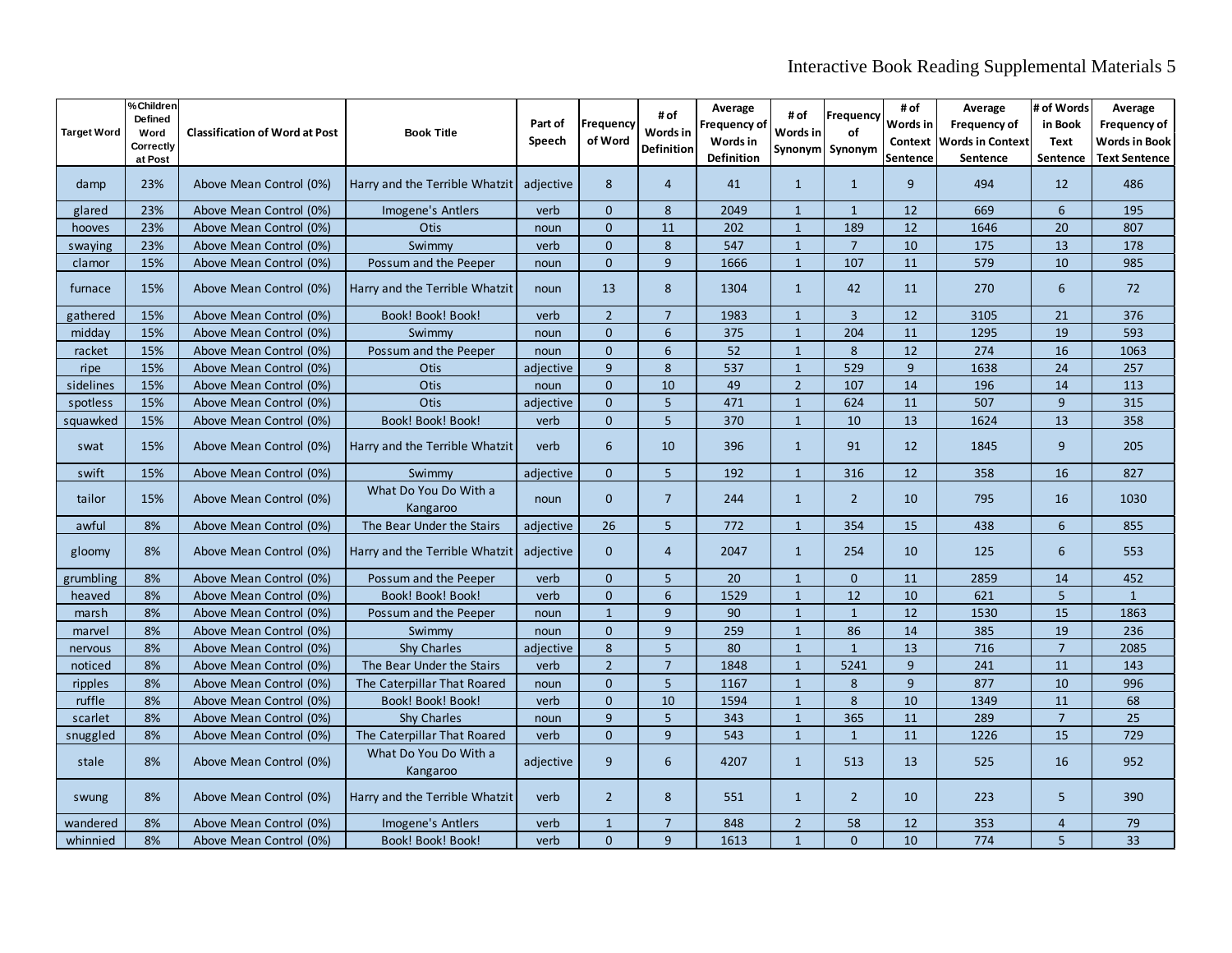# Interactive Book Reading Supplemental Materials 6

| <b>Target Word</b> | % Children<br>Defined<br>Word<br>Correctly<br>at Post | <b>Classification of Word at Post</b> | <b>Book Title</b>                 | Part of<br>Speech | Frequency<br>of Word | # of<br>Words in<br><b>Definition</b> | Average<br>Frequency of<br>Words in<br><b>Definition</b> | # of<br>Words in | Frequency<br>οf<br>Synonym Synonym | # of<br>Words in<br>lSentence | Average<br>Frequency of<br><b>Context Words in Context</b><br>Sentence | # of Words<br>in Book<br><b>Text</b><br>Sentence | Average<br>Frequency of<br><b>Words in Book</b><br><b>Text Sentence</b> |
|--------------------|-------------------------------------------------------|---------------------------------------|-----------------------------------|-------------------|----------------------|---------------------------------------|----------------------------------------------------------|------------------|------------------------------------|-------------------------------|------------------------------------------------------------------------|--------------------------------------------------|-------------------------------------------------------------------------|
| advice             | 0%                                                    | Never Learned (0%)                    | <b>Imogene's Antlers</b>          | noun              | $\Omega$             | 9                                     | 1296                                                     |                  | 624                                | 12                            | 1575                                                                   | 6                                                | 1621                                                                    |
| decided            | 0%                                                    | Never Learned (0%)                    | The Bear Under the Stairs         | verb              | 13                   | 5.                                    | 4799                                                     | $\mathbf{1}$     | $\overline{4}$                     | $\overline{9}$                | 626                                                                    | 14                                               | 262                                                                     |
| discovered         | 0%                                                    | Never Learned (0%)                    | Harry and the Terrible Whatzit    | verb              | $\Omega$             | $\overline{7}$                        | 771                                                      | $\mathbf{1}$     | $\overline{2}$                     | 11                            | 266                                                                    | 15                                               | 1155                                                                    |
| lembarrassed       | 0%                                                    | Never Learned (0%)                    | <b>Shy Charles</b>                | adjective         | $\mathbf{1}$         | 6                                     | 29                                                       | $\mathbf{1}$     | 6                                  | 13                            | 778                                                                    | 6                                                | 4100                                                                    |
| frayed             | 0%                                                    | Never Learned (0%)                    | What Do You Do With a<br>Kangaroo | adjective         | $\Omega$             | $\overline{7}$                        | 980                                                      | 1                | 22                                 | 11                            | 547                                                                    | 21                                               | 33                                                                      |
| gaze               | 0%                                                    | Never Learned (0%)                    | The Caterpillar That Roared       | verb              | $\Omega$             | 8                                     | 2240                                                     | $\mathbf{1}$     | $\mathbf{1}$                       | 14                            | 598                                                                    | 22                                               | 1841                                                                    |
| hauled             | 0%                                                    | Never Learned (0%)                    | Otis                              | verb              | 58                   | 5.                                    | 101                                                      | $\mathbf{1}$     | 8                                  | 12                            | 2077                                                                   | 24                                               | 167                                                                     |
| murmured           | 0%                                                    | Never Learned (0%)                    | <b>Shy Charles</b>                | verb              | $\Omega$             | 8                                     | 89                                                       | $\overline{1}$   | $\mathbf{1}$                       | 11                            | 363                                                                    | 10                                               | 1287                                                                    |
| peering            | 0%                                                    | Never Learned (0%)                    | Possum and the Peeper             | verb              | $\Omega$             | 8                                     | 1313                                                     | $\mathbf 1$      | 16                                 | 11                            | 1550                                                                   | 15                                               | 194                                                                     |
| prodded            | 0%                                                    | Never Learned (0%)                    | <b>Imogene's Antlers</b>          | verb              | $\Omega$             | 6                                     | 334                                                      | $\overline{1}$   | 82                                 | 11                            | 216                                                                    | $\overline{9}$                                   | 28                                                                      |
| rare               | 0%                                                    | Never Learned (0%)                    | Imogene's Antlers                 | adjective         | $\mathbf{1}$         | 5                                     | 2758                                                     | $\overline{2}$   | 4987                               | 11                            | 1744                                                                   | 20                                               | 736                                                                     |
| silky              | 0%                                                    | Never Learned (0%)                    | <b>Otis</b>                       | adjective         | 9                    | 8                                     | 1340                                                     | $\mathbf{1}$     | 23                                 | 11                            | 1272                                                                   | 9                                                | 77                                                                      |
| smooth             | 0%                                                    | Never Learned (0%)                    | What Do You Do With a<br>Kangaroo | adjective         | 23                   | 4                                     | 159                                                      | $\mathbf{1}$     | 411                                | 10                            | 530                                                                    | 22                                               | 1427                                                                    |
| squinting          | 0%                                                    | Never Learned (0%)                    | Possum and the Peeper             | verb              | $\Omega$             | $\overline{7}$                        | 427                                                      | $\mathbf{1}$     | 9                                  | 11                            | 464                                                                    | 12                                               | 86                                                                      |
| <b>SUCCESS</b>     | 0%                                                    | Never Learned (0%)                    | <b>Shy Charles</b>                | noun              | $\Omega$             | 9                                     | 1000                                                     | $\mathbf 1$      | $\Omega$                           | 12                            | 186                                                                    | 5                                                | 6324                                                                    |
| surface            | 0%                                                    | Never Learned (0%)                    | The Caterpillar That Roared       | noun              | $\Omega$             | 5.                                    | 659                                                      | $\overline{1}$   | 440                                | 12                            | 548                                                                    | 10                                               | 70                                                                      |
| trembled           | 0%                                                    | Never Learned (0%)                    | <b>Shy Charles</b>                | verb              | $\Omega$             | 9                                     | 143                                                      | 1                | $\mathbf{1}$                       | 10                            | 509                                                                    | 6                                                | $\overline{4}$                                                          |
| twitch             | 0%                                                    | Never Learned (0%)                    | The Caterpillar That Roared       | verb              | $\Omega$             | 5                                     | 91                                                       |                  | 16                                 | 11                            | 1217                                                                   | 23                                               | 598                                                                     |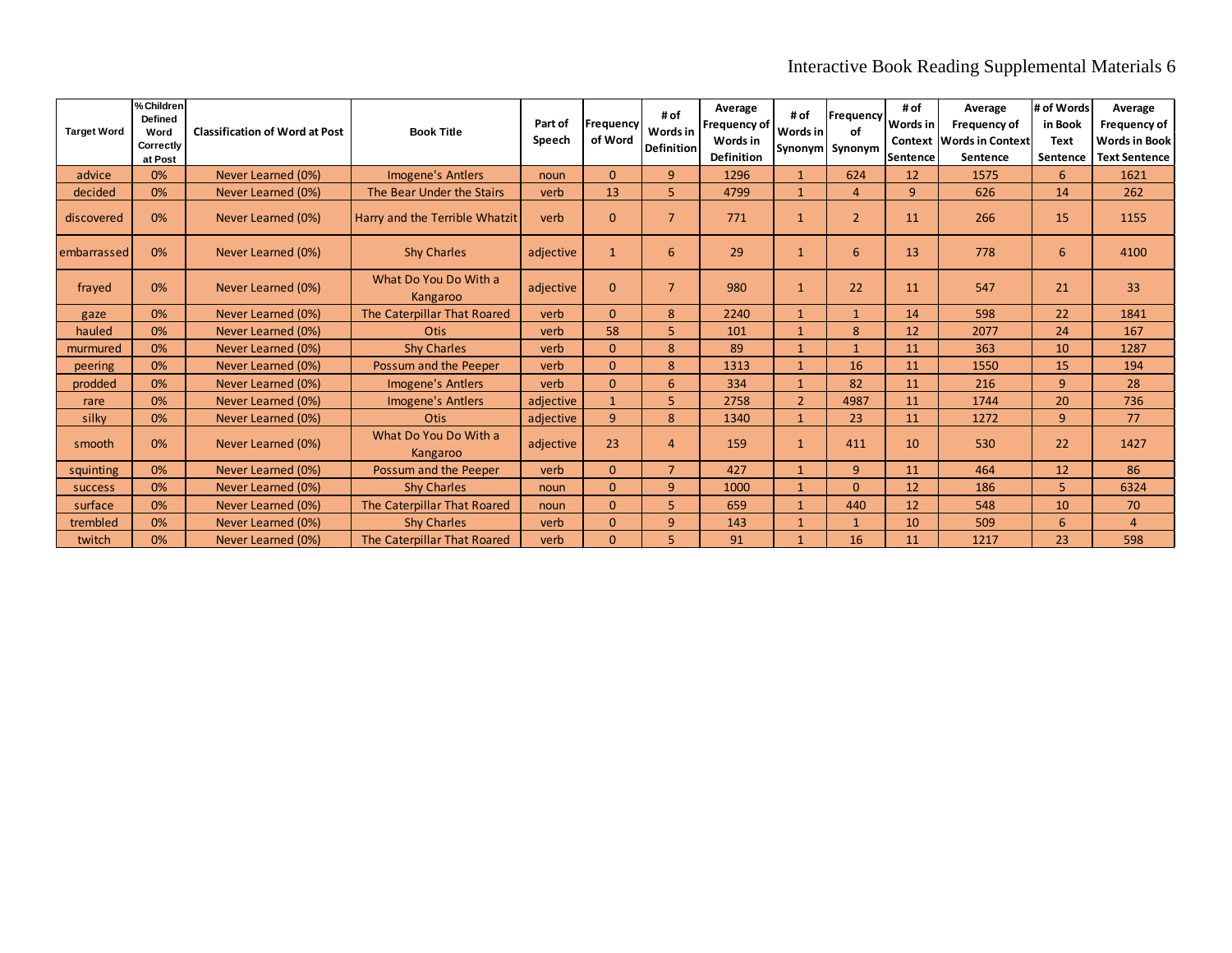## *Results: Treatment Intensity -- Definition task: Percent of children responding to treatment*

Figure S1 shows the percent of children who responded to treatment based on the definition task (i.e., post-treatment score of 5 or higher for treated words), for each intensity as blocks accumulated. Block-by-block data were used to determine when the pattern of the effect of intensity had stabilized. Once a stable pattern has been reached, data collection can be discontinued and the adequate intensity can be identified. Figure S1 notes the pattern for each block and provides a detailed description of each pattern.

*Figure S1*. Percent of children responding to the treatment (i.e., post-treatment definition score of 5 or higher for treated words) for each treatment intensity condition (12, 24, 36, 48) by enrollment block. The trendline illustrates the polynomial trend also depicted by the regression equation noted in each panel.

|      |    | Block 1: 1 Child per Intensity |    |              |
|------|----|--------------------------------|----|--------------|
| 100% |    |                                |    | $y = 0$      |
| 90%  |    |                                |    | $R^2 = #N/A$ |
| 80%  |    |                                |    |              |
| 70%  |    |                                |    |              |
| 60%  |    |                                |    |              |
| 50%  |    |                                |    |              |
| 40%  |    |                                |    |              |
| 30%  |    |                                |    |              |
| 20%  |    |                                |    |              |
| 10%  |    |                                |    |              |
| 0%   | 0% | 0%                             | 0% | 0%           |
|      | 12 | 24                             | 36 | 48           |

*Pattern 1:* No Treatment Response

As shown above, no child in any treatment intensity condition showed a treatment response in the first block.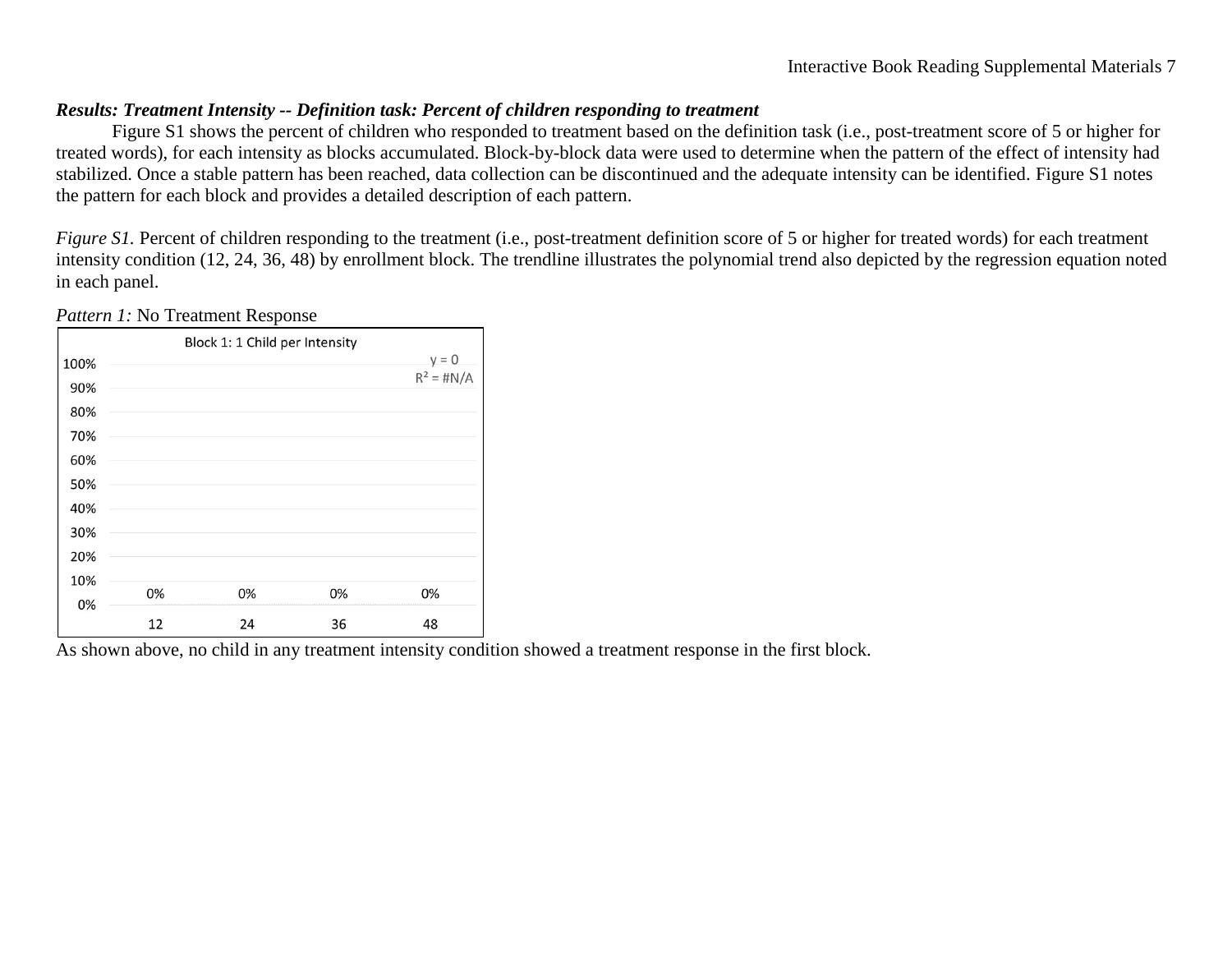

### *Pattern 2:* Better Treatment Response in Intensities 24, 36, 48 than Intensity 12

a treatment response in intensity 12, but children in intensities 24, 36, and 48 did show a treatment response. Thus, intensity 12 appeared less effective than intensities 24, 36, and 48, which were not differentiated from one another within block 2 or block 3.



*Pattern 3/Final Pattern:* Treatment Response Increases from Intensity 12 to 24 to 36 and then Decreases for Intensity 48.

plateaued. Specifically, within block 4, the percent of children responding to treatment was 0% at intensity 12 but increased to 25% of children as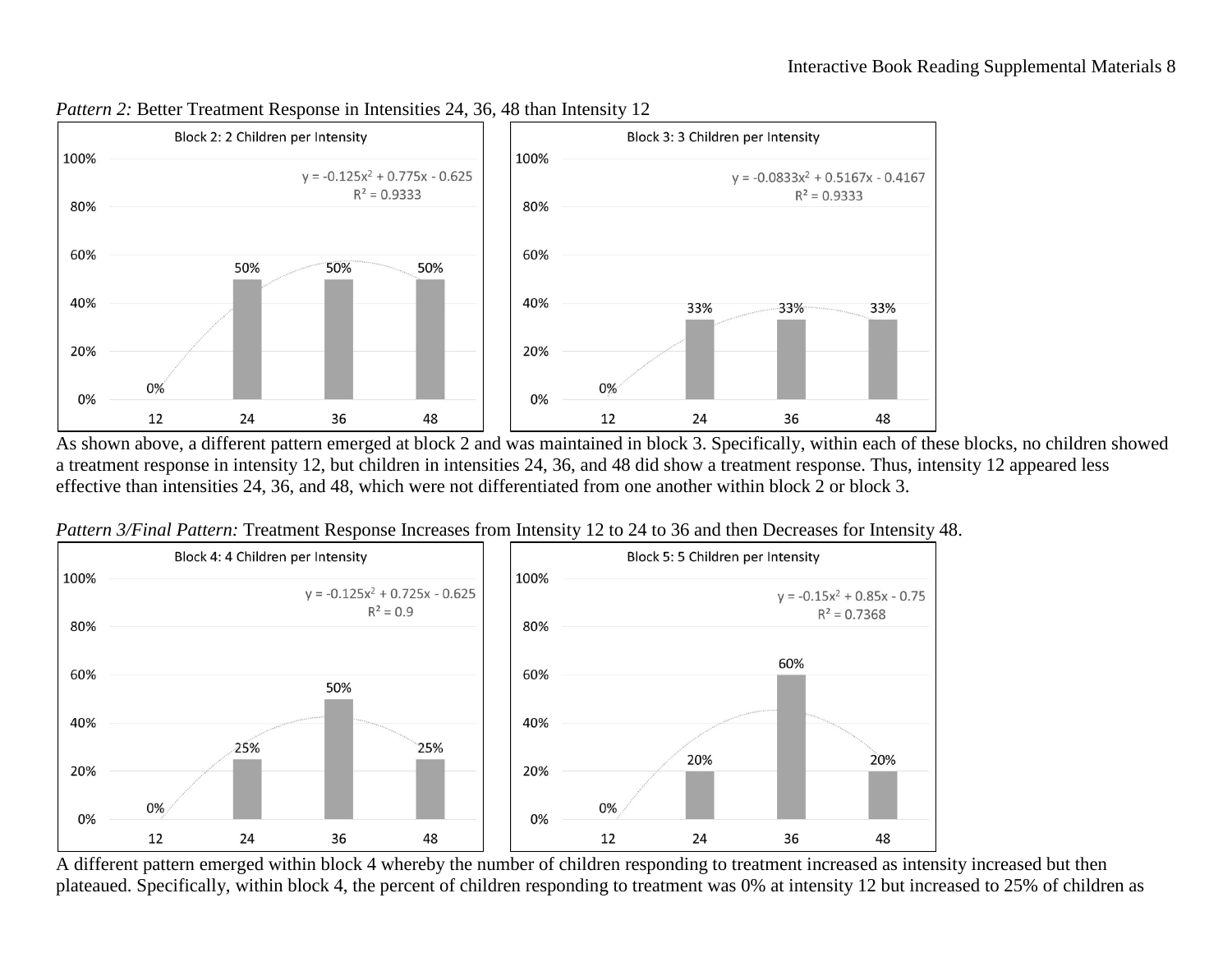intensity increased to 24 exposures and further increased to 50% of children as intensity increased to 36 exposures. Then, the percent of children responding to treatment decreased to 25% as intensity increased to the maximum of 48 exposures. This is a desirable pattern in an escalation design because it indicates that the benefit of merely increasing the intensity of the treatment has potentially plateaued. That is, further increases in intensity do not lead to an increase in the percent of children responding to the treatment. Thus, a plateau is indicative that the promising or adequate intensity has been identified. This pattern is replicated in block 5 with intensity 36 showing greatest response to treatment.



intensity 12 was not sufficient for word learning by children with SLI. Block 6 replicated the pattern observed in blocks 4 and 5. Data collection likely could have been discontinued after this block because the pattern observed was replicated across three blocks; however, block 7 was already in progress so it was completed. Block 7 showed the same pattern as the immediately prior blocks. Therefore, data collection for all conditions was discontinued. The final pattern was that the percent of children responding to treatment increased as intensity increased from 12 to 24 to 36 exposures, but then the percent of children responding to treatment decreased as intensity increased from 36 to 48 exposures, indicating that additional exposures beyond 36 did not improve treatment responding. Thus, the primary analysis identified 36 exposures as the adequate intensity out of the four intensities tested.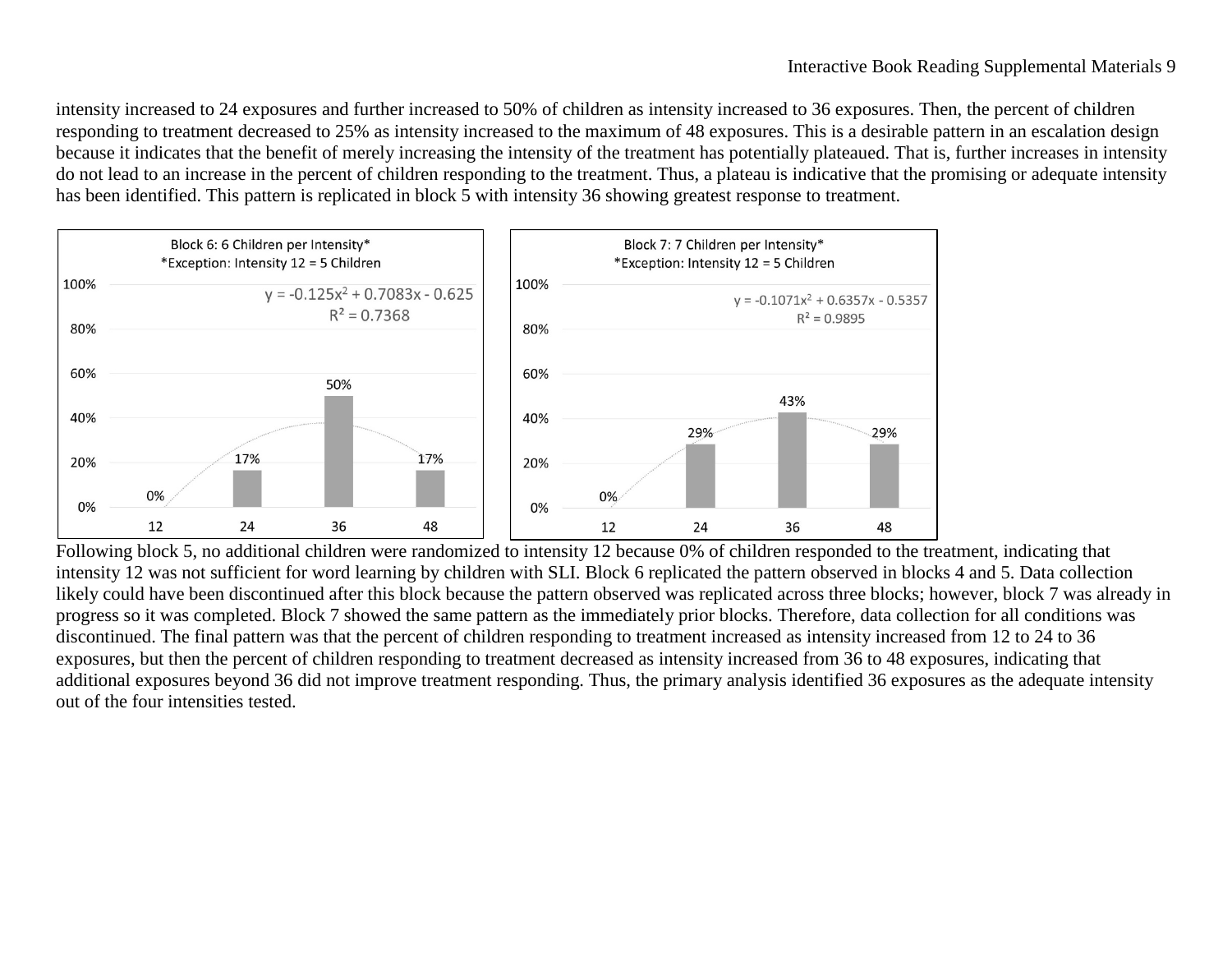## *Results: Treatment Intensity -- Definition task: Number of words defined correctly*

Similar to Figure S1, Figure S2 provides block-by-block data for each treatment intensity for the definition task. However, rather than showing the percentage of children who responded to the treatment, Figure S2 shows the number of words with correct definitions for control words at pre-treatment (open bars) and post-treatment (lightly shaded bars) as well as treated words at pre-treatment (medium shaded bars) and posttreatment (black bars). The average number of treated words correct at post-treatment also is noted at the top of the black bars. The goal of this analysis was to provide converging evidence with the primary analysis to ensure that a more detailed look at the actual number of treated words learned would identify the same intensity as adequate or promising.

*Figure S2*. The average number of words with correct definitions for each treatment intensity (12, 24, 36, 48) by enrollment block. Pre-treatment control words are shown with 0% shaded bars. Post-treatment control words are shown with 25% shaded bars. Pre-treatment treated words are shown with 50% shaded bars. Post-treatment treated words are shown with 100% shaded bars. The trendline illustrates the polynomial trend for posttreatment treated words, also depicted by the regression equation noted in each panel.



*Pattern 1:* No clear pattern

No clear pattern emerged in block 1. Children in intensities 12 and 36 did not define any words correctly at the post-treatment definition test. In contrast, children in intensities 24 and 48 defined 3 treated words correctly at the post-treatment definition test.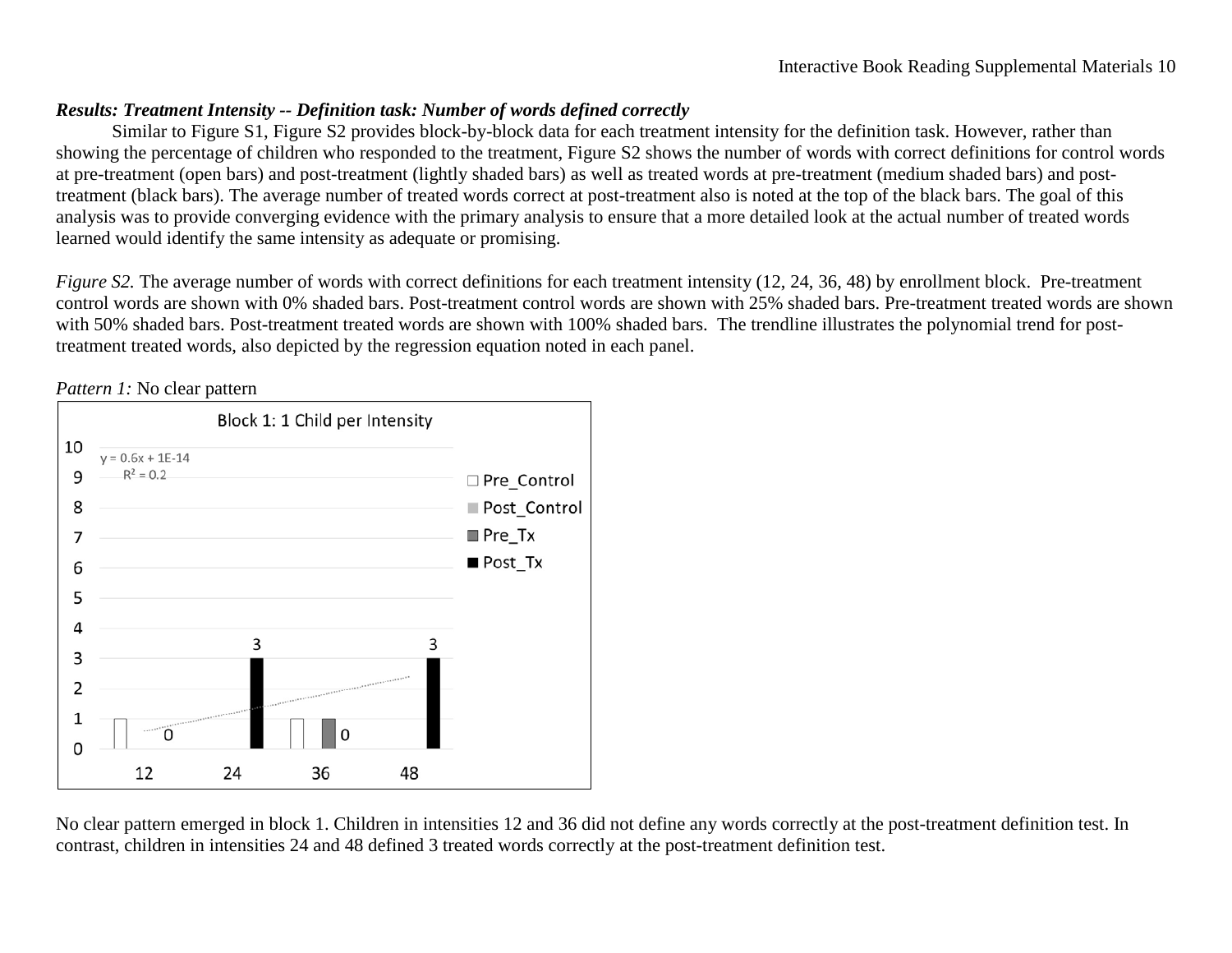*Pattern 2/Final Pattern:* Number of treated words learned by post-treatment increases from intensity 12 to 24 to 36 and then decreases for intensity 48.



In the second block a clear pattern emerged for the treated words. Children in intensity 12 defined 2 treated words correctly post-treatment. The number of words defined correctly increased from 12 to 24 exposures. Children in intensity 24 defined 4 treated words correctly post-treatment. Further increases in the number of treated words defined correctly are observed as intensity increased from 24 to 36. Children in intensity 36 defined 7 treated words correctly post-treatment. The number of treated words defined correctly then reduces as intensity increases from 36 to 48 exposures. Children in intensity 48 defined 5 treated words correctly post-treatment. Note that the number of treated words defined correctly post-treatment in intensities 24, 36, and 48 is appreciably higher than the number of control words defined correctly pre-treatment and post-treatment and higher than the number of treated words defined correctly pre-treatment.

This pattern of the number of treated words defined correctly post-treatment increasing from 12 to 24 to 36 exposures and then decreasing as exposures increased to 48 was observed in all remaining blocks, as shown below. This pattern also mirrors the pattern observed in Figure S1. Thus, the percentage of children showing a response to treatment and the number of treated words defined correctly post-treatment converge on the conclusion that intensity 36 is the most promising of the four intensities tested.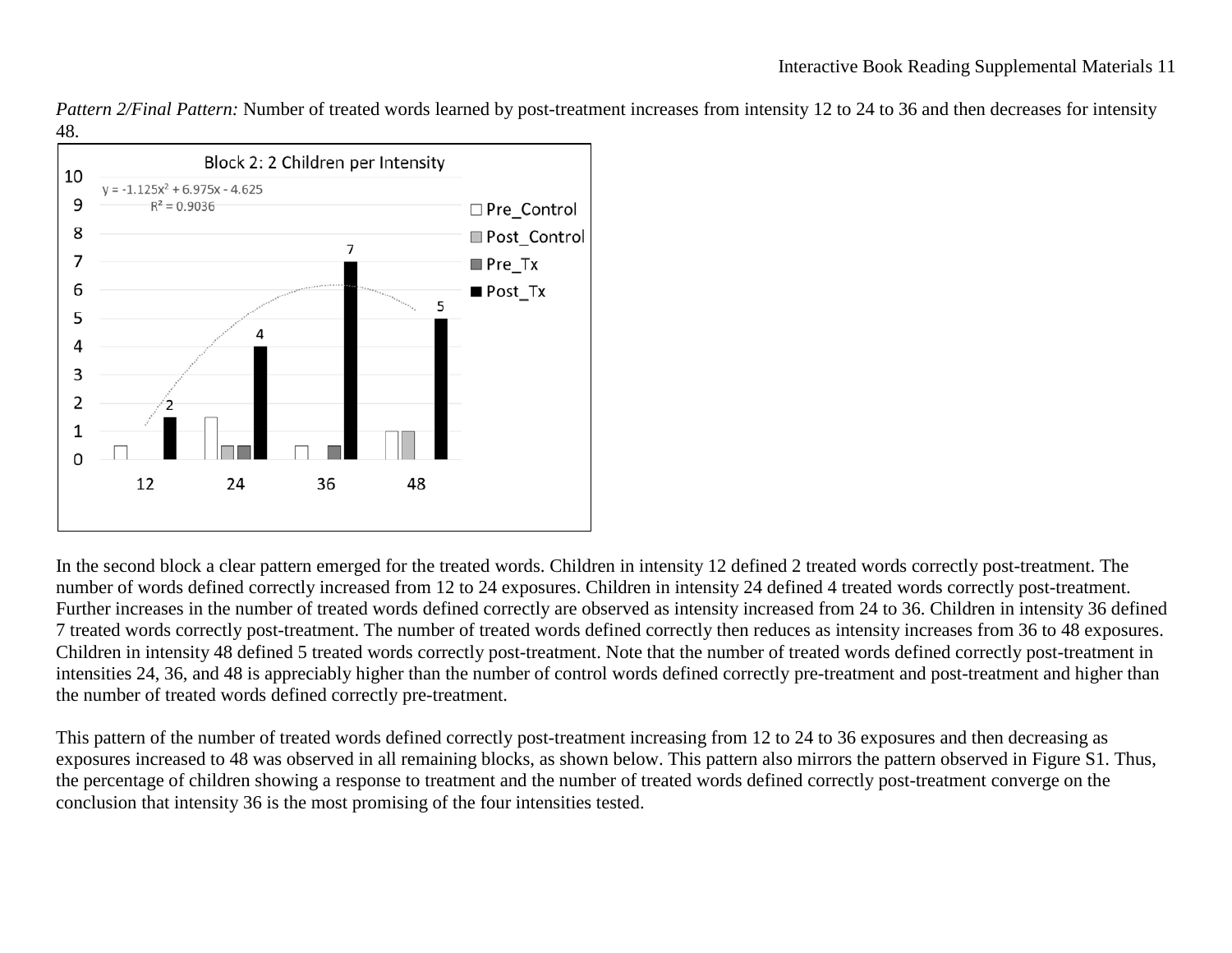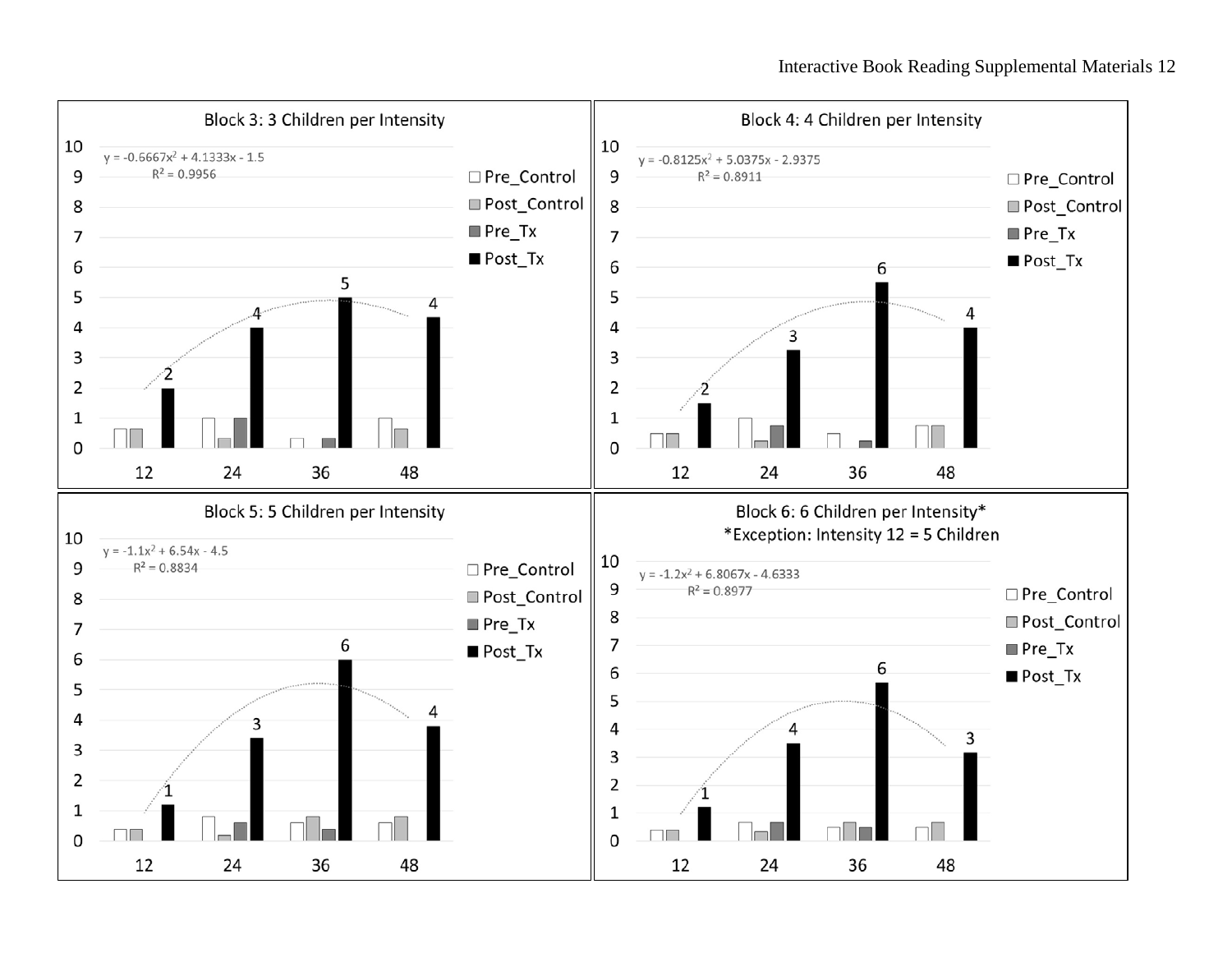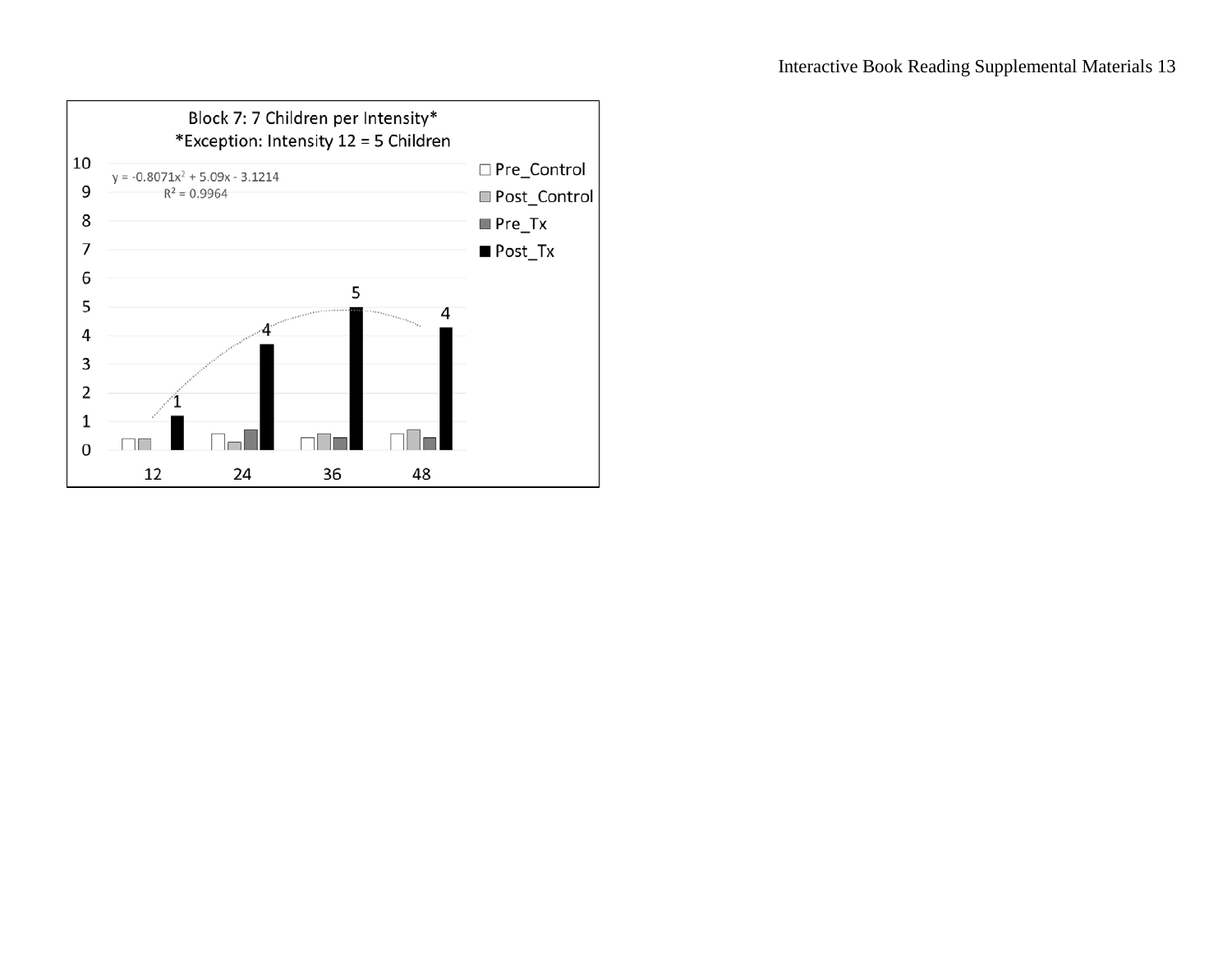## *Results: Treatment Intensity -- Naming task (final): Percent of children responding to treatment*

Similar to Figures S1 and S2, Figure S3 provides block-by-block data for each treatment intensity. However, rather than showing data from the definition task, Figure S3 shows data from the naming task administered at the last treatment session. Data from the naming task are examined to once again provide converging evidence of the adequate treatment intensity. Figure S3 shows the percent of children responding to the treatment based on a post-treatment naming score of 4 or higher for treated words.

*Figure S3*. Percent of children responding to the treatment based on naming data (i.e., post-treatment naming score of 4 or higher for treated words) for each treatment intensity (12, 24, 36, 48) by enrollment block. The trendline illustrates the polynomial trend also depicted by the regression equation noted in each panel.



*Pattern 1*: Percent of children responding to intensity 12 & 24 is similar but increases as intensity increases to 36 & 48 (which are similar to each other)

In block 1, none of the children in intensity 12 or 24 responded to treatment. In contrast, the children in intensity 36 and 48 responded to treatment based on naming data. This pattern was replicated in block 2 with fewer children responding to treatment in intensity 12 and 24 and more children responding to treatment in intensity 36 and 48. Thus, within the first two blocks there was evidence that 36 and 48 exposures was more beneficial than 12 and 24 exposures.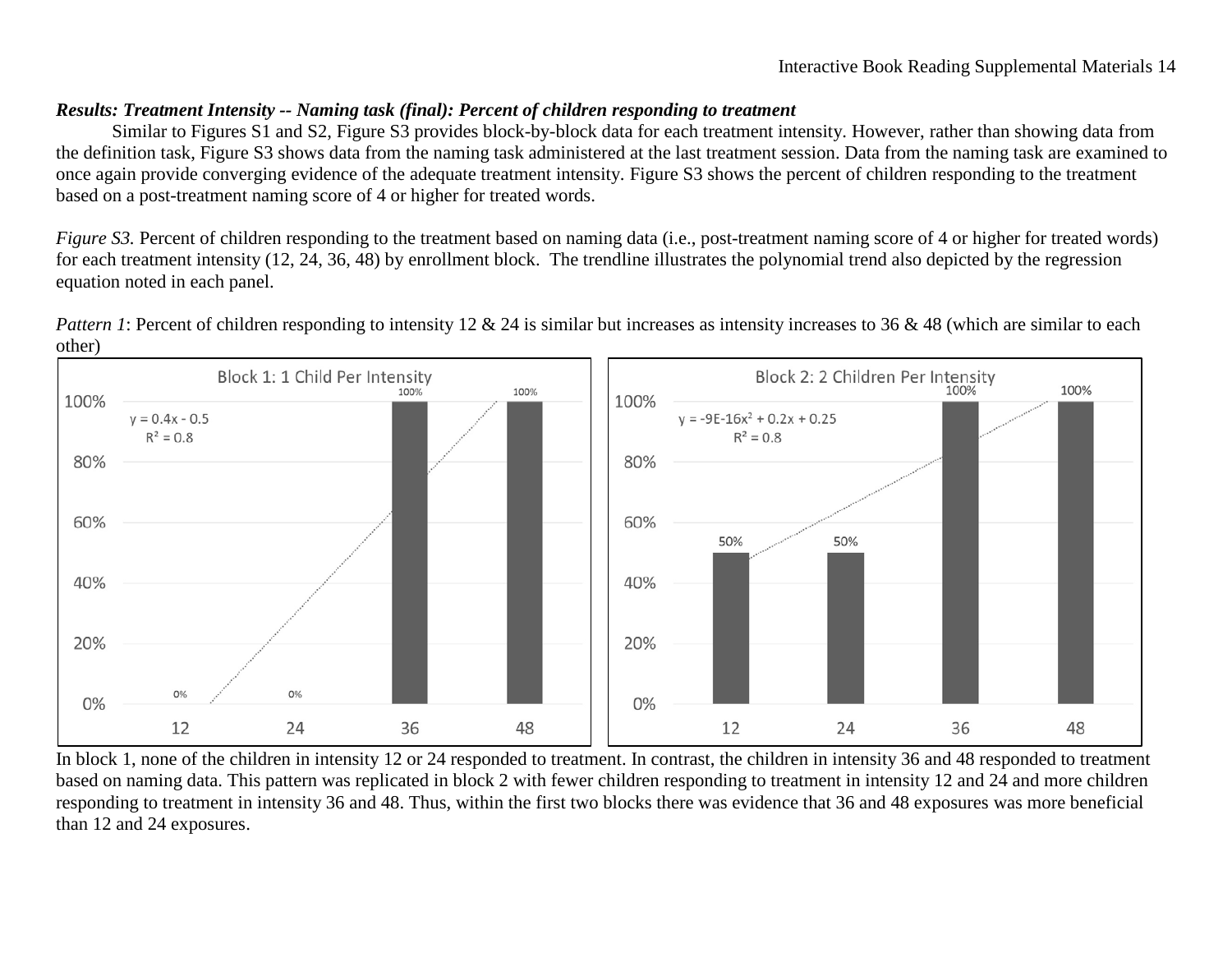

*Pattern 2/Final Pattern*: Percent of children responding to intensity 12 & 24 is similar but increases as intensity increases to 36 and then decreases at intensity 48.

In block 3, 33% of children responded to treatment in intensity 12. As intensity increased to 24 exposures, response to treatment remained the same with 33% of children responding to treatment. In contrast, as intensity increased from 24 to 36 exposures, the percent of children responding to treatment increased from 33% to 100%. As intensity increased from 36 to 48 exposures, there was no further increase in the percent of children responding to treatment. In fact, the percent of children responding to treatment fell from 100% to 67%. In general, this pattern was replicated across all remaining blocks. Generally, the percent of children responding to treatment was relatively similar across 12 and 24 exposures and then increased from 24 to 36 exposures. The percent of children responding to treatment then decreased as exposures increased further from 36 to 48 exposures. This final pattern for the naming data converges with the patterns observed for the definition data.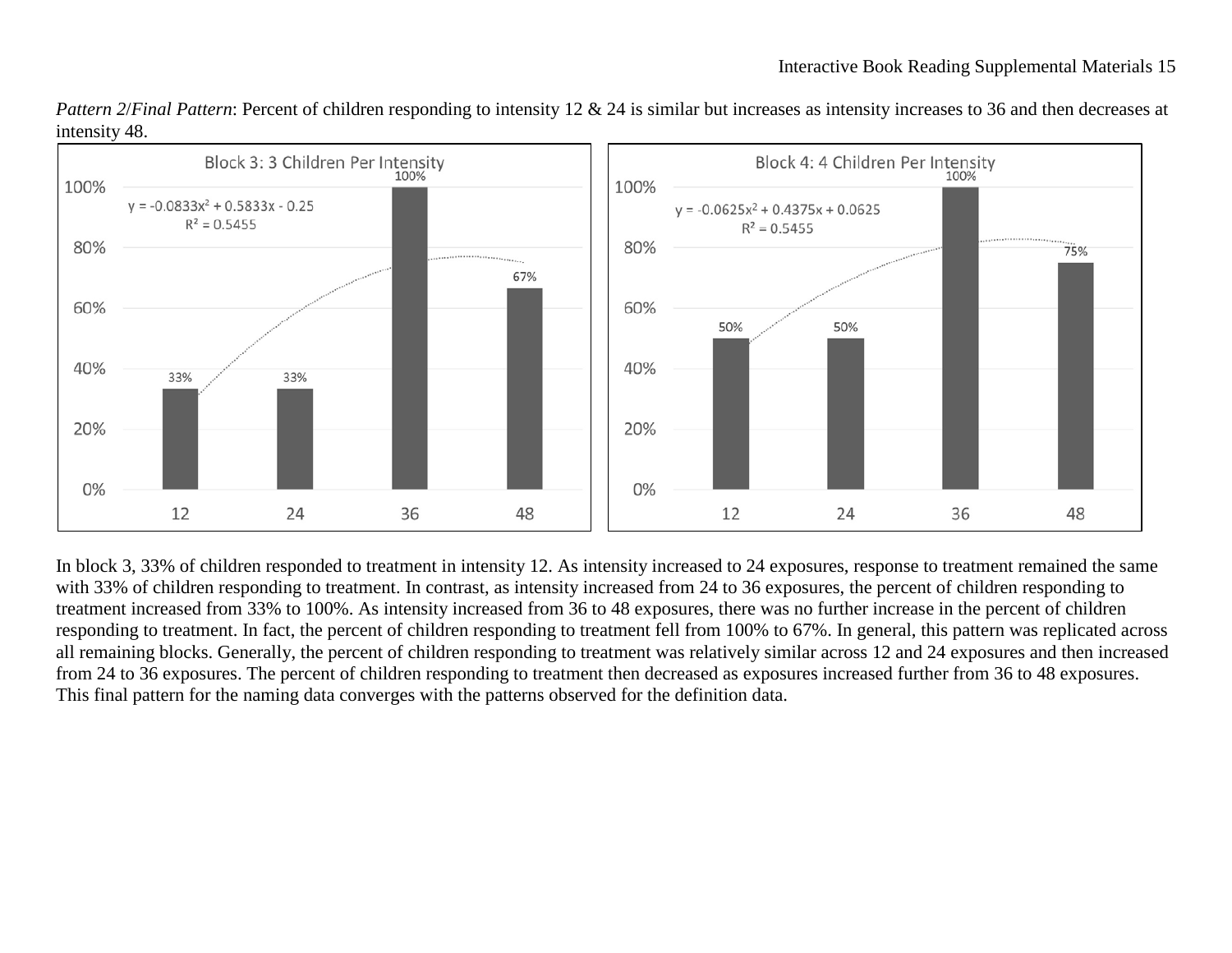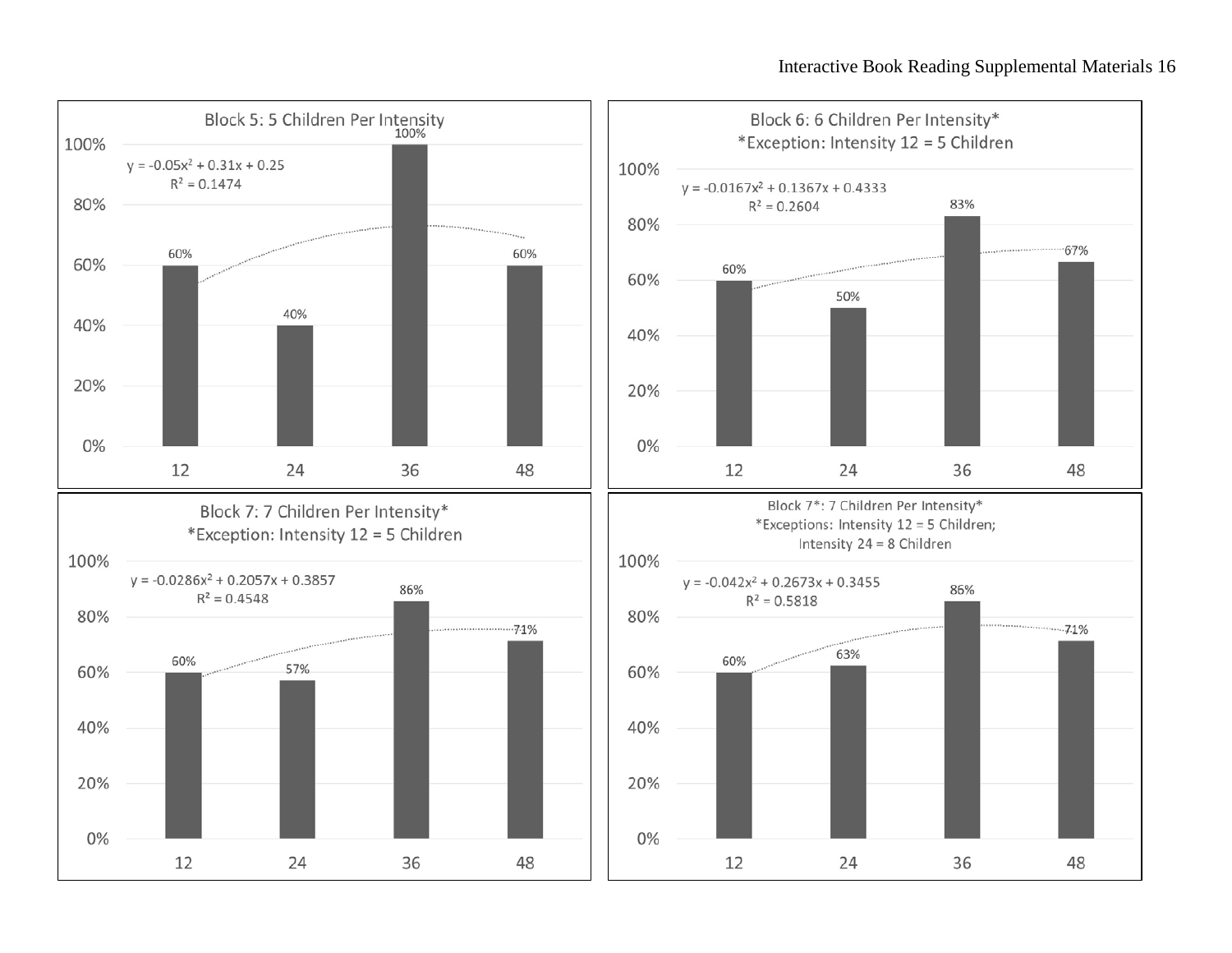## *Results: Variability in Response to Treatment – Pretreatment characteristics associated with post-treatment definition scores*

To examine potential pre-treatment predictors of treatment response, correlations between pre-treatment measures (i.e., age and all standardized test scores), early treatment performance (i.e., number of words named correctly at the first naming test) and treatment outcome (i.e., number of treated words defined correctly post-treatment) were examined for the 21 children in the intensities that produced a treatment response (i.e., intensities 24, 36, and 48). The full set of correlations is shown in Table S3a with the first column of correlations addressing the research question. The remaining columns show correlations among measures. Significant and marginally significant correlations are marked. Significant effects are described in the article. Two measures showed promising but non-significant correlations: the overall CTOPP phonological memory score  $[r (21) = 0.42, p = 0.06, r2 = 0.18]$  and the treated word score at the first naming test during treatment  $[r (21) = 0.37, p = 0.10, r2 = 0.14]$ . Here, children with higher phonological memory scores or greater treated words named correctly early in treatment tended to achieve higher scores on the post-treatment definition test than children with lower phonological memory scores or fewer treated words named correctly early in treatment.

|                           |         | 2       | 3       | $\overline{4}$ | 5    | 6       | $\overline{7}$ | 8 | 9 | 10 | 11 | 12 | 13 | 14 | 15 | 16 |
|---------------------------|---------|---------|---------|----------------|------|---------|----------------|---|---|----|----|----|----|----|----|----|
| 1. Treated Word           | 1.00    |         |         |                |      |         |                |   |   |    |    |    |    |    |    |    |
| Score on Post-            |         |         |         |                |      |         |                |   |   |    |    |    |    |    |    |    |
| Treatment                 |         |         |         |                |      |         |                |   |   |    |    |    |    |    |    |    |
| Definition                |         |         |         |                |      |         |                |   |   |    |    |    |    |    |    |    |
| Test                      |         |         |         |                |      |         |                |   |   |    |    |    |    |    |    |    |
| 2. Age $(in)$             | 0.14    | 1.00    |         |                |      |         |                |   |   |    |    |    |    |    |    |    |
| months)                   |         |         |         |                |      |         |                |   |   |    |    |    |    |    |    |    |
| 3. $RIAS1$                | 0.11    | $-0.29$ | 1.00    |                |      |         |                |   |   |    |    |    |    |    |    |    |
| Nonverbal IQ              |         |         |         |                |      |         |                |   |   |    |    |    |    |    |    |    |
| 4. CELF <sup>2</sup> Core | 0.25    | $-0.06$ | $-0.16$ | 1.00           |      |         |                |   |   |    |    |    |    |    |    |    |
| Language                  |         |         |         |                |      |         |                |   |   |    |    |    |    |    |    |    |
| 5. Vocabulary:            | $0.52*$ | 0.11    | 0.03    | $0.50*$        | 1.00 |         |                |   |   |    |    |    |    |    |    |    |
| DELV <sup>3</sup>         |         |         |         |                |      |         |                |   |   |    |    |    |    |    |    |    |
| Semantic                  |         |         |         |                |      |         |                |   |   |    |    |    |    |    |    |    |
| 6. Vocabulary:            | $-0.14$ | $-0.34$ | $0.40-$ | 0.17           | 0.05 | 1.00    |                |   |   |    |    |    |    |    |    |    |
| $\text{CELF}^2$ Word      |         |         |         |                |      |         |                |   |   |    |    |    |    |    |    |    |
| Classes                   |         |         |         |                |      |         |                |   |   |    |    |    |    |    |    |    |
| 7. Vocabulary:            | 0.17    | 0.23    | 0.12    | 0.23           | 0.01 | $-0.16$ | 1.00           |   |   |    |    |    |    |    |    |    |
| CREVT <sup>4</sup>        |         |         |         |                |      |         |                |   |   |    |    |    |    |    |    |    |
| Expressive                |         |         |         |                |      |         |                |   |   |    |    |    |    |    |    |    |

#### Table S3a. *Correlations among measures.*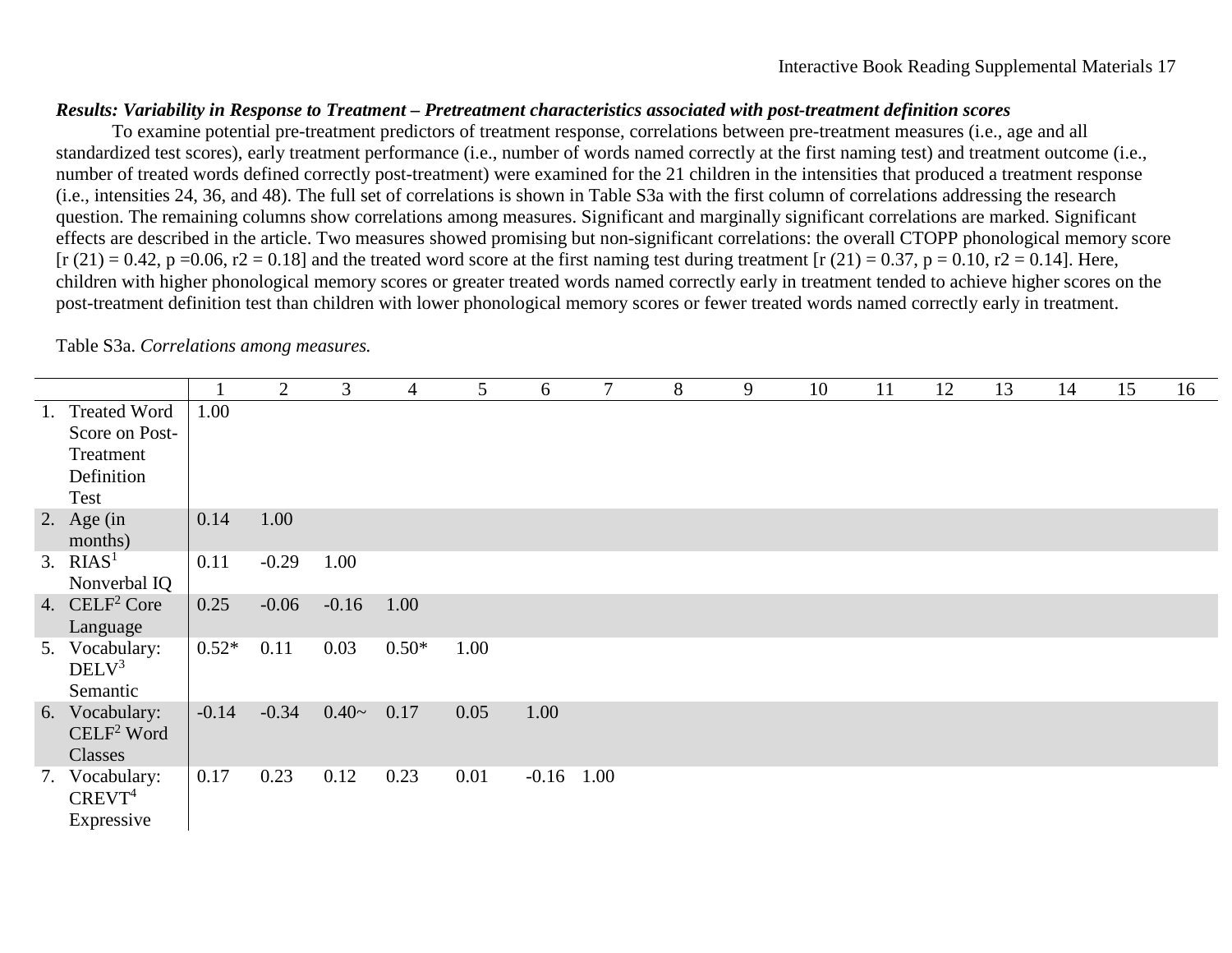|                                                                                       |         | $\overline{2}$ | 3       | 4        | 5        | 6       | 7        | 8        | 9        | 10       | 11      | 12      | 13      | 14      | 15   | 16       |
|---------------------------------------------------------------------------------------|---------|----------------|---------|----------|----------|---------|----------|----------|----------|----------|---------|---------|---------|---------|------|----------|
| $\overline{\text{CELLF}^{2,5}}$<br>8.<br>Concepts &<br>Following<br><b>Directions</b> | 0.12    | $-0.02$        | 0.09    | $0.76**$ | $0.42-$  | 0.31    | 0.22     | $1.00\,$ |          |          |         |         |         |         |      |          |
| $\text{CELF}^{2, 5}$ Word<br>9.<br><b>Structure</b>                                   | 0.27    | 0.09           | $-0.17$ | $0.72**$ | 0.03     | $-0.12$ | 0.28     | 0.33     | 1.00     |          |         |         |         |         |      |          |
| 10. CEL $F^{2, 5}$<br>Recalling<br>Sentences                                          | 0.33    | 0.00           | $-0.03$ | $0.69**$ | $0.76**$ | 0.35    | 0.15     | $0.69**$ | 0.10     | 1.00     |         |         |         |         |      |          |
| 11. CEL $F^{2,5}$<br>Formulating<br>Sentences                                         | 0.09    | $-0.15$        | $-0.36$ | $0.73**$ | 0.28     | $-0.15$ | 0.07     | 0.19     | $0.73**$ | 0.21     | 1.00    |         |         |         |      |          |
| 12. $CELF2$<br>Understanding<br>Spoken<br>Paragraphs                                  | 0.24    | $-0.33$        | 0.26    | $0.40-$  | $0.50*$  | 0.03    | 0.04     | 0.30     | 0.17     | $0.45*$  | 0.23    | 1.00    |         |         |      |          |
| 13. CTOPP <sup>5</sup><br>Nonword<br>Repetition                                       | $0.44*$ | $0.43-$        | 0.20    | 0.18     | 0.15     | $-0.09$ | $0.47*$  | $0.42-$  | 0.15     | $0.39-$  | $-0.30$ | 0.19    | 1.00    |         |      |          |
| 14. CTOPP <sup>5</sup><br>Phonological<br>Memory                                      | $0.42-$ | $0.52*$        | 0.12    | $0.42-$  | $0.48*$  | 0.02    | $0.41 -$ | $0.59**$ | 0.14     | $0.68**$ | $-0.10$ | 0.16    | $0.84*$ | 1.00    |      |          |
| 15. $CTOPP5$<br>Phonological<br>Awareness                                             | $0.48*$ | $0.38-$        | $-0.09$ | 0.26     | 0.16     | 0.10    | 0.19     | 0.30     | 0.25     | 0.22     | $-0.02$ | 0.05    | $0.38-$ | 0.36    | 1.00 |          |
| 16. $GFTA6$                                                                           | 0.34    | $0.37-$        | $-0.08$ | 0.31     | 0.02     | $-0.02$ | $0.57**$ | 0.25     | $0.44*$  | 0.19     | 0.10    | $-0.16$ | $0.59*$ | $0.54*$ | 0.21 | 1.00     |
| 17. Treated Word<br><b>Score at First</b><br><b>Naming Test</b>                       | $0.37-$ | 0.25           | $-0.10$ | $0.47*$  | $0.47*$  | $-0.36$ | $0.44*$  | 0.26     | $0.44*$  | 0.30     | $0.40-$ | 0.13    | 0.22    | $0.38-$ | 0.09 | $0.41 -$ |

\*\**p* < 0.01, \**p* < 0.05, ~0.05 < *p* > 0.10. Standard scores were used for items 3-16.

<sup>1</sup>Reynolds Intellectual Assessment Scale (Reynolds & Kamphaus, 2003); <sup>2</sup>Clinical Evaluation of Language Fundamentals 4<sup>th</sup> edition (Semel et al., 2003); <sup>3</sup>Diagnostic Evaluation of Language Variation (Seymour et al., 2005); <sup>4</sup>Comprehensive Receptive and Expressive Vocabulary Test 3<sup>rd</sup> edition (Wallace & Hammill, 2013); <sup>5</sup>Scores on this subtest contributed to the CELF Core Language omnibus score; <sup>6</sup>Comprehensive Test of Phonological Processing 2<sup>nd</sup> *edition (Wagner et al., 2013)*; 7 *Goldman-Fristoe Test of Articulation 2nd edition* (Goldman & Fristoe, 2000)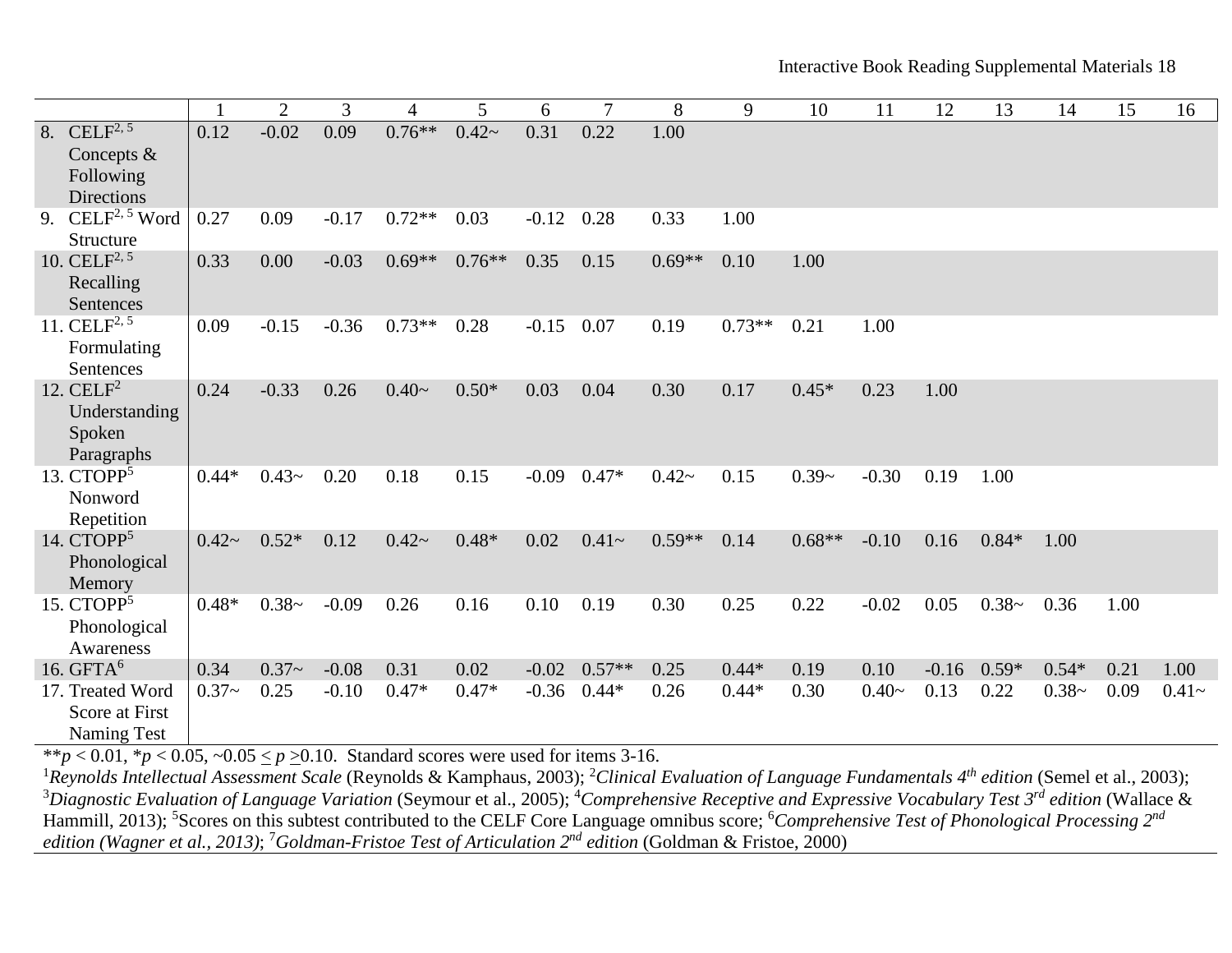The relationship between treatment response versus non-response also was examined for demographic characteristics for the 21 children in conditions that yielded some treatment responding (i.e., intensities 24, 36, and 48). The first column of Table 3b shows the overall characteristics of this sample of 21 children. The second column shows the percentage of children who responded to treatment that had the majority characteristic of the subsample. For example, 71% of the children who responded to treatment (i.e., 5 of 7) were boys. The third column shows the percentage of children who did not respond to treatment that had the majority characteristic. For example, 50% of children who did not respond to treatment (i.e., 7 of 14) were boys. If the demographic characteristic is not associated with treatment response, then we would expect each of the subgroups (i.e., children who responded to treatment vs. children who did not respond to treatment) to show a similar percentage of the characteristic as the overall sample (e.g., approximately 57% of children in each group should be boys). This was tested statistically using a chi square test, which is shown in the first column of Table S3b. For example, for gender, the chi square test indicates that the association between gender and presence versus absence of a treatment response is not significant.

*Demographic Characteristics Children Who Responded to Treatment (N = 7) Children Who Did Not Respond to Treatment (N = 14)* Gender:  $\chi^2$  (1, N = 21) = 0.90,  $p = 0.34$ Boys ( $N = 12, 57\%$ ) 71%  $(N = 5)$ 50%  $(N = 7)$ Race:  $\chi^2$  (2, N = 21) = 5.46,  $p = 0.07$ White  $(N = 18, 86\%)$  71%  $(N = 5)$ 93%  $(N = 13)$ Ethnicity:  $\chi^2$  (2, N = 21) = 4.84,  $p = 0.09$ Non-Hispanic ( $N = 15, 71\%$ ) 57%  $(N = 4)$ 79%  $(N = 11)$ Parent Marital Status: *χ2* (2, N = 21) = 4.84, *p* = 0.09 Married ( $N = 15, 71\%$ ) 57%  $(N = 4)$ 79%  $(N = 11)$ Mother's Education:  $\chi$ 2 (3, N = 21) = 6.08, *p* = 0.11 % College Graduates  $(N = 7, 33\%)$ % Partial College ( $N = 8, 38\%$ ) % High School Graduates  $(N = 5, 24\%)$ 43%  $(N = 3)$ 57%  $(N = 4)$ 0%  $(N = 0)$ 29%  $(N = 4)$ 29%  $(N = 4)$ 36%  $(N = 5)$ Father's Education:  $χ2$  (4, N = 21) = 7.64,  $p = 0.11$ % College Graduates ( $N = 2, 10\%$ ) % Partial College  $(N = 5, 24\%)$ % High School Graduates  $(N = 4, 19\%)$ % Unknown ( $N = 9, 43\%$ ) 0%  $(N = 0)$ 43%  $(N = 3)$ 0%  $(N = 0)$ 57%  $(N = 4)$ 14%  $(N = 2)$ 14%  $(N = 2)$ 29%  $(N = 4)$ 36%  $(N = 5)$ 

Table S3b. *Demographic characteristics of children who responded to treatment compared to children who did not respond to treatment*